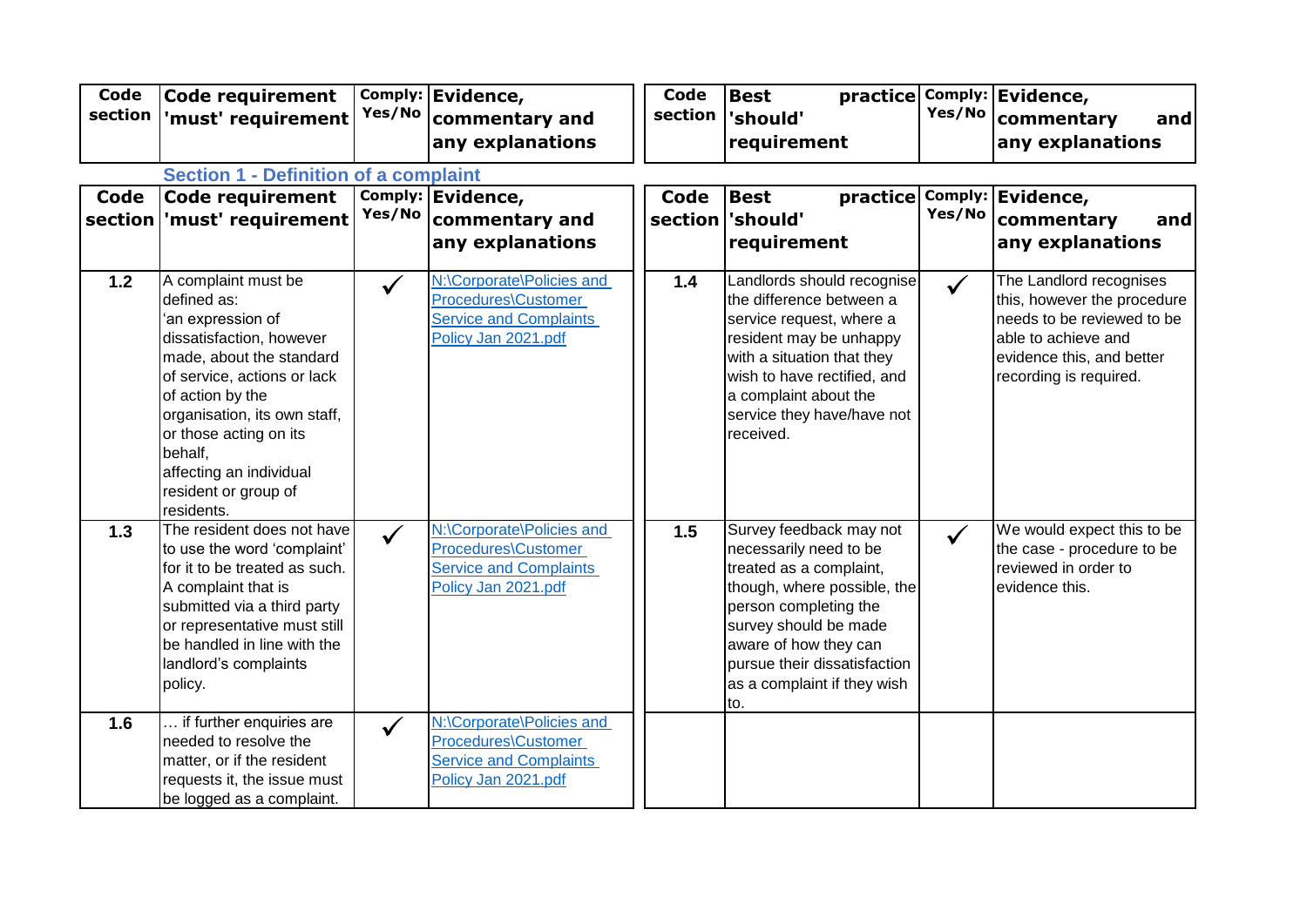| Code<br>section | Code requirement<br>'must' requirement                                                                                                                                                                                                                                                                                        | Yes/No       | Comply: Evidence,<br>commentary and<br>any explanations                                                  | Code<br>section | <b>Best</b><br>'should'<br>requirement | Yes/No | practice Comply: Evidence,<br>commentary<br>and<br>any explanations |
|-----------------|-------------------------------------------------------------------------------------------------------------------------------------------------------------------------------------------------------------------------------------------------------------------------------------------------------------------------------|--------------|----------------------------------------------------------------------------------------------------------|-----------------|----------------------------------------|--------|---------------------------------------------------------------------|
| 1.7             | A landlord must accept a<br>complaint unless there is a<br>valid reason not to do so.                                                                                                                                                                                                                                         | $\checkmark$ | N:\Corporate\Policies and<br>Procedures\Customer<br><b>Service and Complaints</b><br>Policy Jan 2021.pdf |                 |                                        |        |                                                                     |
| 1.8             | A complaints policy must<br>clearly set out the<br>circumstances in which a<br>matter will not be<br>considered, and these<br>circumstances should be<br>Ifair and reasonable to<br>residents.                                                                                                                                | $\checkmark$ | N:\Corporate\Policies and<br>Procedures\Customer<br><b>Service and Complaints</b><br>Policy Jan 2021.pdf |                 |                                        |        |                                                                     |
| 1.9             | If a landlord decides not to<br>accept a complaint, a<br>detailed explanation must<br>be provided to the resident<br>setting out the reasons why<br>the matter is not suitable<br>for the complaints process<br>and the right to take that<br>decision to the<br>Ombudsman.<br><b>Section 2 - Accessibility and awareness</b> | $\checkmark$ | No complaints have been<br>refused since the<br>introduction of the new<br>Policy in Jan 2021.           |                 |                                        |        |                                                                     |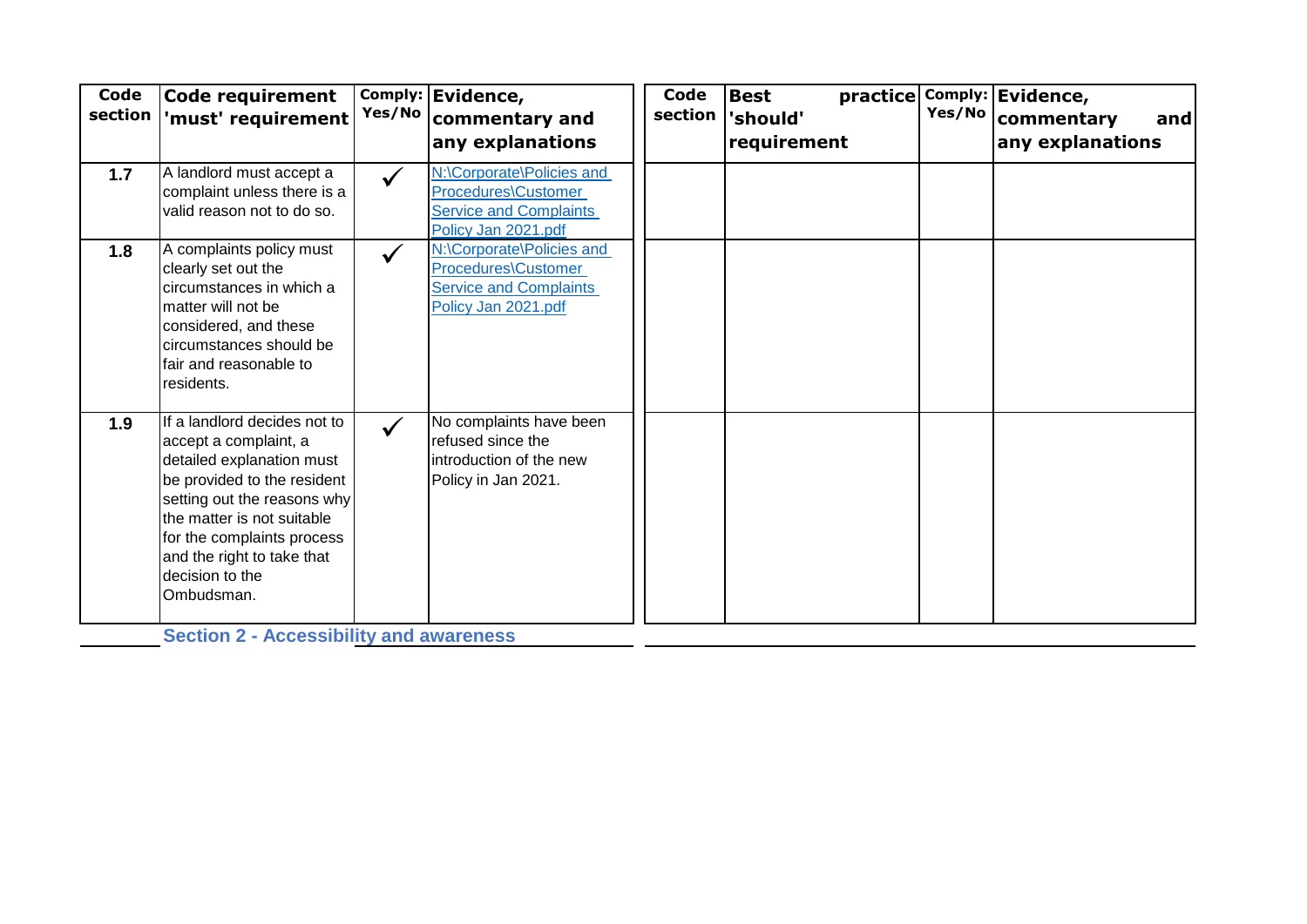| Code<br>section | Code requirement<br>'must' requirement                                                                                                                                                                                                                                                                                                                                                                                                                | Yes/No       | Comply: Evidence,<br>commentary and<br>any explanations                                                                                                                               | Code<br>section | <b>Best</b><br>'should'<br>requirement                                                                                                                                                                                                                                                                         | Yes/No       | practice Comply: Evidence,<br>commentary<br>and<br>any explanations |
|-----------------|-------------------------------------------------------------------------------------------------------------------------------------------------------------------------------------------------------------------------------------------------------------------------------------------------------------------------------------------------------------------------------------------------------------------------------------------------------|--------------|---------------------------------------------------------------------------------------------------------------------------------------------------------------------------------------|-----------------|----------------------------------------------------------------------------------------------------------------------------------------------------------------------------------------------------------------------------------------------------------------------------------------------------------------|--------------|---------------------------------------------------------------------|
| 2.1             | Landlords must make it<br>easy for residents to<br>complain by providing<br>different channels through<br>which residents can make<br>a complaint such as in<br>person, over the telephone,<br>in writing, by email and<br>digitally. While the<br>Ombudsman recognises<br>that it may not be feasible<br>for a landlord to use all of<br>the potential channels,<br>there must be more than<br>one route of access into<br>the complaints<br>system. | $\checkmark$ | Whilst reception may not be<br>open, complaints can be<br>made, via the telephone, via<br>email, or via the website.                                                                  | 2.2             | Landlords must have a<br>person or team assigned to<br>take responsibility for<br>complaint handling to<br>ensure complaints receive<br>the necessary attention,<br>and that these are reported<br>to the governing body. This<br>Code will refer to that<br>person or team as the<br>"complaints<br>officer". | $\checkmark$ | <b>Peter Shackley</b>                                               |
| 2.3             | Landlords must make their<br>complaint policy available<br>in a clear and accessible<br>format for all residents.<br>This will detail the number<br>of stages involved, what<br>will happen at each stage<br>and the timeframes for<br>responding.                                                                                                                                                                                                    | $\checkmark$ | It is clearly linked at the<br>bottom of the EPIC website<br>home page. We email it to<br>anyone that requests it.<br>https://epichousing.co.uk/ma<br>nage-my-home/feedback-<br>form/ |                 |                                                                                                                                                                                                                                                                                                                |              |                                                                     |
| 2.4             | Landlord websites, if they<br>exist, must include<br>information on how to raise<br>a complaint. The<br>complaints policy and<br>process must be easy to<br>find on the website.                                                                                                                                                                                                                                                                      | $\checkmark$ | It is clearly linked at the<br>bottom of the home page.<br>https://epichousing.co.uk/ma<br>nage-my-home/feedback-<br>form/                                                            |                 |                                                                                                                                                                                                                                                                                                                |              |                                                                     |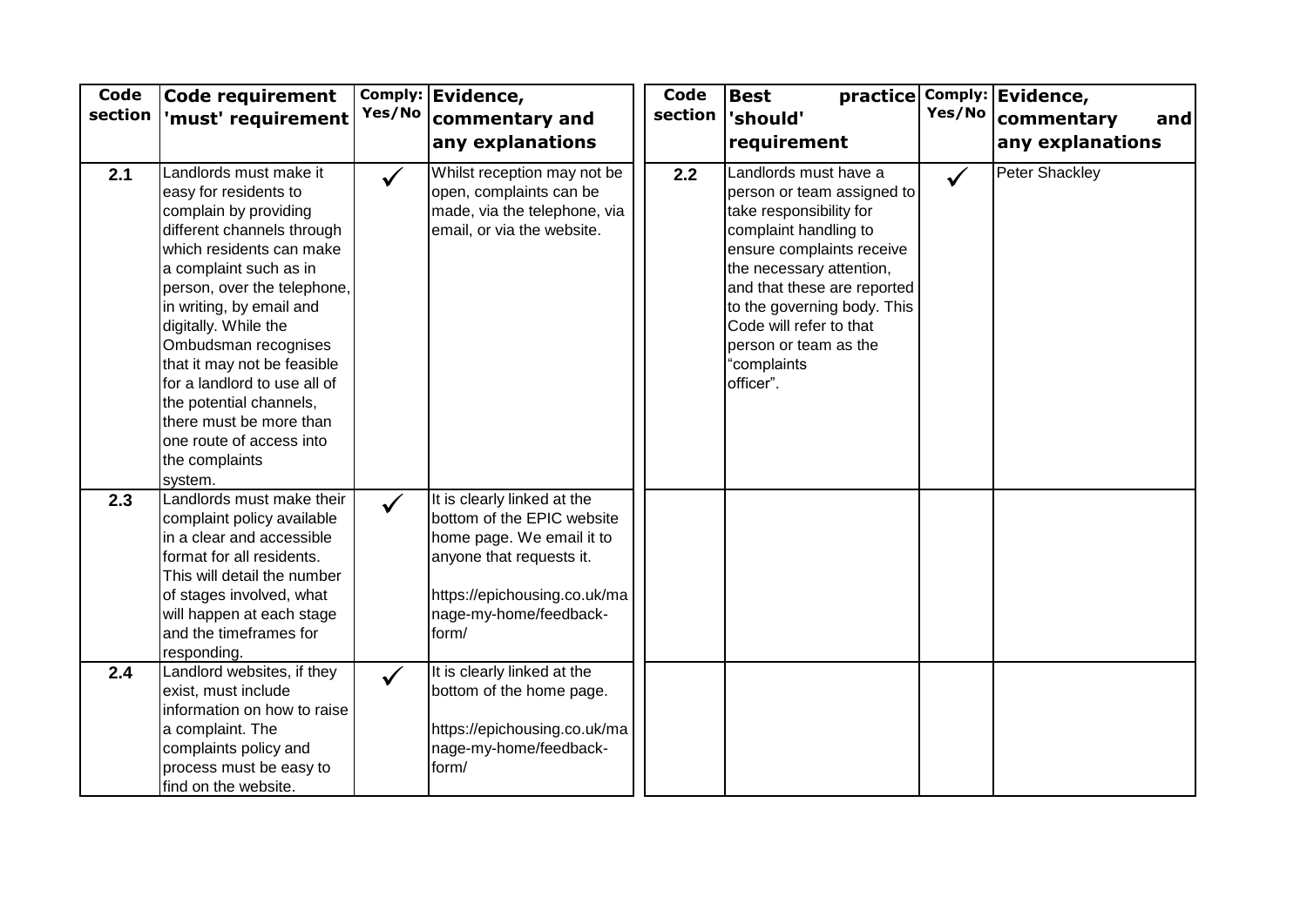| Code<br>section | <b>Code requirement</b><br>'must' requirement                                                                                                                                                                                                                                                                                                                                                                              | Yes/No       | Comply: Evidence,<br>commentary and<br>any explanations                                                                                                                                                                                                                                                                                                                                                                                          | Code<br>section | practice Comply:<br><b>Best</b><br>'should'<br>requirement | Yes/No | Evidence,<br>commentary<br>and<br>any explanations |
|-----------------|----------------------------------------------------------------------------------------------------------------------------------------------------------------------------------------------------------------------------------------------------------------------------------------------------------------------------------------------------------------------------------------------------------------------------|--------------|--------------------------------------------------------------------------------------------------------------------------------------------------------------------------------------------------------------------------------------------------------------------------------------------------------------------------------------------------------------------------------------------------------------------------------------------------|-----------------|------------------------------------------------------------|--------|----------------------------------------------------|
| 2.5             | Landlords must comply<br>with the Equality Act 2010<br>and may need to adapt<br>normal policies,<br>procedures, or processes<br>to accommodate an<br>individual's needs.<br>Landlords must satisfy<br>themselves that their policy<br>sets out how they will<br>respond to reasonable<br>adjustments requests in<br>line with the Equality Act<br>and that complaints<br>handlers have had<br>appropriate training to deal | $\checkmark$ | Whilst we do not currently<br>have a specific reasonable<br>adjustments policy, the<br><b>Customer Service and</b><br>Complaints policy does<br>incorporate on page 4:<br>EPIC will comply with the<br>Equalities Act 2010 and will<br>adapt normal policies and<br>procedures as required to<br>accommodate an individual's<br>needs. For the purpose of<br>complaints EPIC will make<br>reasonable adjustments as<br>required for individual's |                 |                                                            |        |                                                    |
| 2.6             | with such requests.<br>Landlords must publicise<br>the complaints policy and<br>process, the Complaint<br>Handling Code and the<br><b>Housing Ombudsman</b><br>Scheme in leaflets,<br>posters, newsletters, online<br>and as part of regular<br>correspondence with<br>residents.                                                                                                                                          | $\checkmark$ | needs.<br>The policy is on the website<br>(which includes the<br>Ombudsman details)<br>The website, telephone<br>number, address and email<br>address were published in<br>the customer newsletter (Jan<br>2022)                                                                                                                                                                                                                                 |                 |                                                            |        |                                                    |
| 2.7             | Landlords must provide<br>residents with contact<br>information for the<br>Ombudsman as part of its<br>regular correspondence<br>with residents.                                                                                                                                                                                                                                                                           | $\checkmark$ | This is included at all stages<br>within the complaints<br>process and is being issued<br>in the latest tenant<br>newsletter                                                                                                                                                                                                                                                                                                                     |                 |                                                            |        |                                                    |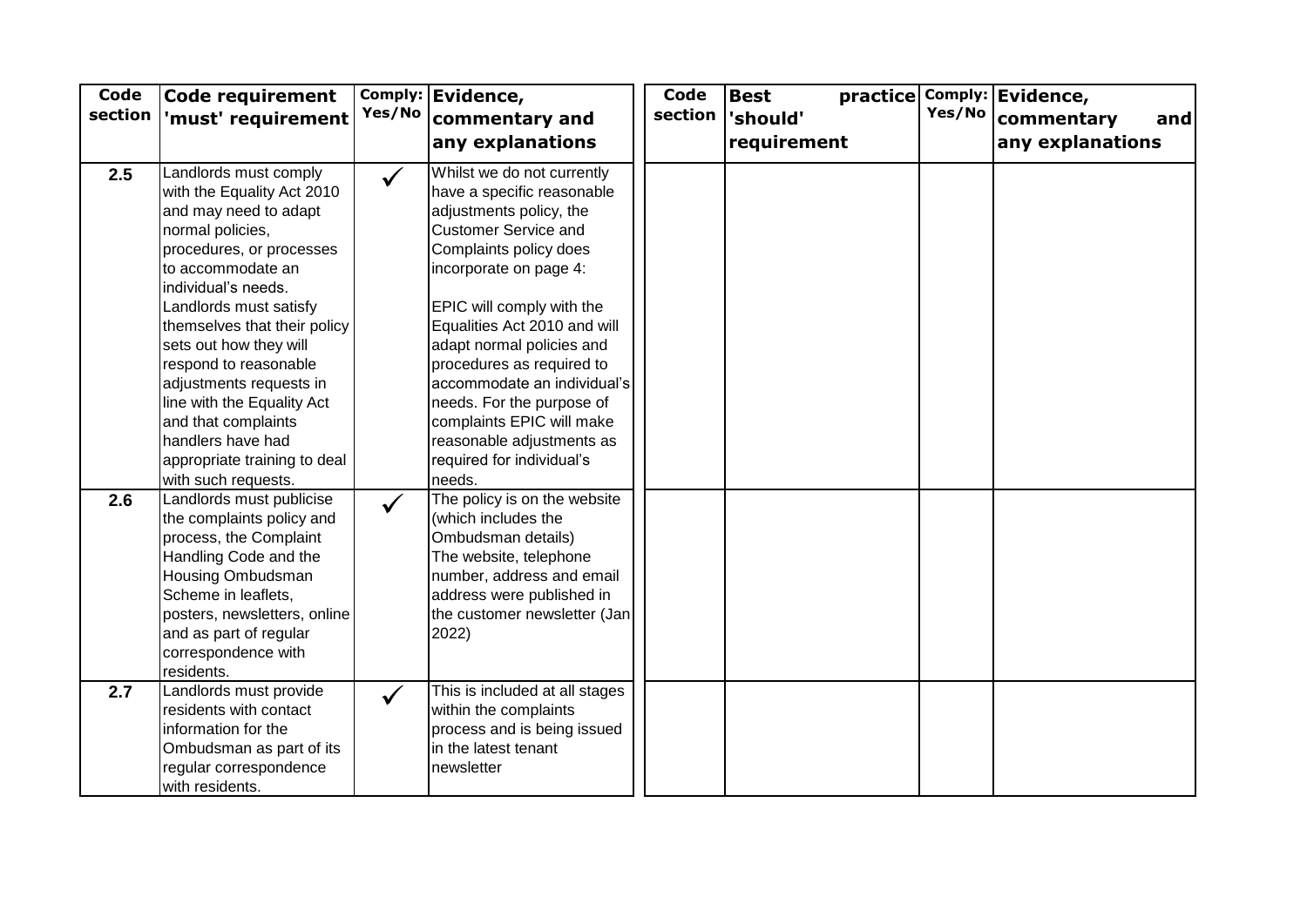| Landlords must provide<br>The complaints<br>2.8<br>$\checkmark$<br>early advice to residents<br>acknowledgement includes<br>the policy with the contact<br>regarding their right to<br>details and this line "I have<br>access the Housing<br>Ombudsman Service<br>attached a copy of our<br>throughout their complaint,<br>Complaints Policy for your<br>attention, which includes the<br>not only when the<br>landlord's complaints<br>contact details for the<br>process is exhausted.<br>Ombudsman if desired."<br><b>Section 3 - Complaint handling personnel</b><br>Landlords must have a<br>This is currently Peter<br>Complaint handlers should:<br>3.1<br>3.3<br>$\checkmark$<br>Shackley<br>• be able to act sensitively<br>person or team assigned to<br>take responsibility for<br>and fairly<br>complaint handling to<br>• be trained to handle<br>ensure complaints receive<br>complaints and deal with<br>upset residents<br>the necessary attention,<br>distressed and upset<br>and that these are reported<br>residents<br>to the governing body. This<br>• have access to staff at all<br>Code will refer to that<br>levels to facilitate quick<br>resolution of complaints<br>person or team as the<br>• have the authority and<br>'complaints officer".<br>autonomy to act to resolve<br>(within their limits).<br>disputes quickly and fairly.<br>.the complaint handler<br>Complaints are ordinarily<br>3.2<br>$\checkmark$<br>appointed must have<br>allocated to Team Leader | Code<br>section | <b>Code requirement</b><br>'must' requirement | Yes/No | Comply: Evidence,<br>commentary and<br>any explanations | Code<br>section | <b>Best</b><br>practice<br>'should'<br>requirement | Yes/No | Comply: Evidence,<br>commentary<br>and<br>any explanations                                                                                                                                                                                                                                          |
|------------------------------------------------------------------------------------------------------------------------------------------------------------------------------------------------------------------------------------------------------------------------------------------------------------------------------------------------------------------------------------------------------------------------------------------------------------------------------------------------------------------------------------------------------------------------------------------------------------------------------------------------------------------------------------------------------------------------------------------------------------------------------------------------------------------------------------------------------------------------------------------------------------------------------------------------------------------------------------------------------------------------------------------------------------------------------------------------------------------------------------------------------------------------------------------------------------------------------------------------------------------------------------------------------------------------------------------------------------------------------------------------------------------------------------------------------------------------------------------------------|-----------------|-----------------------------------------------|--------|---------------------------------------------------------|-----------------|----------------------------------------------------|--------|-----------------------------------------------------------------------------------------------------------------------------------------------------------------------------------------------------------------------------------------------------------------------------------------------------|
|                                                                                                                                                                                                                                                                                                                                                                                                                                                                                                                                                                                                                                                                                                                                                                                                                                                                                                                                                                                                                                                                                                                                                                                                                                                                                                                                                                                                                                                                                                      |                 |                                               |        |                                                         |                 |                                                    |        |                                                                                                                                                                                                                                                                                                     |
|                                                                                                                                                                                                                                                                                                                                                                                                                                                                                                                                                                                                                                                                                                                                                                                                                                                                                                                                                                                                                                                                                                                                                                                                                                                                                                                                                                                                                                                                                                      |                 |                                               |        |                                                         |                 |                                                    |        |                                                                                                                                                                                                                                                                                                     |
|                                                                                                                                                                                                                                                                                                                                                                                                                                                                                                                                                                                                                                                                                                                                                                                                                                                                                                                                                                                                                                                                                                                                                                                                                                                                                                                                                                                                                                                                                                      |                 |                                               |        |                                                         |                 |                                                    |        | Complaint handlers can :<br>· act sensitively and fairly<br>• handle complaints and<br>deal with distressed and<br>• have access to staff at all<br>levels to facilitate quick<br>resolution of complaints<br>• have the authority and<br>autonomy to act to resolve<br>disputes quickly and fairly |
| handling skills and no<br>not connected to the case<br>conflicts of<br>wherever reasonably<br>possible to do so.<br>interest.                                                                                                                                                                                                                                                                                                                                                                                                                                                                                                                                                                                                                                                                                                                                                                                                                                                                                                                                                                                                                                                                                                                                                                                                                                                                                                                                                                        |                 | appropriate complaint                         |        | level or above, with people                             |                 |                                                    |        |                                                                                                                                                                                                                                                                                                     |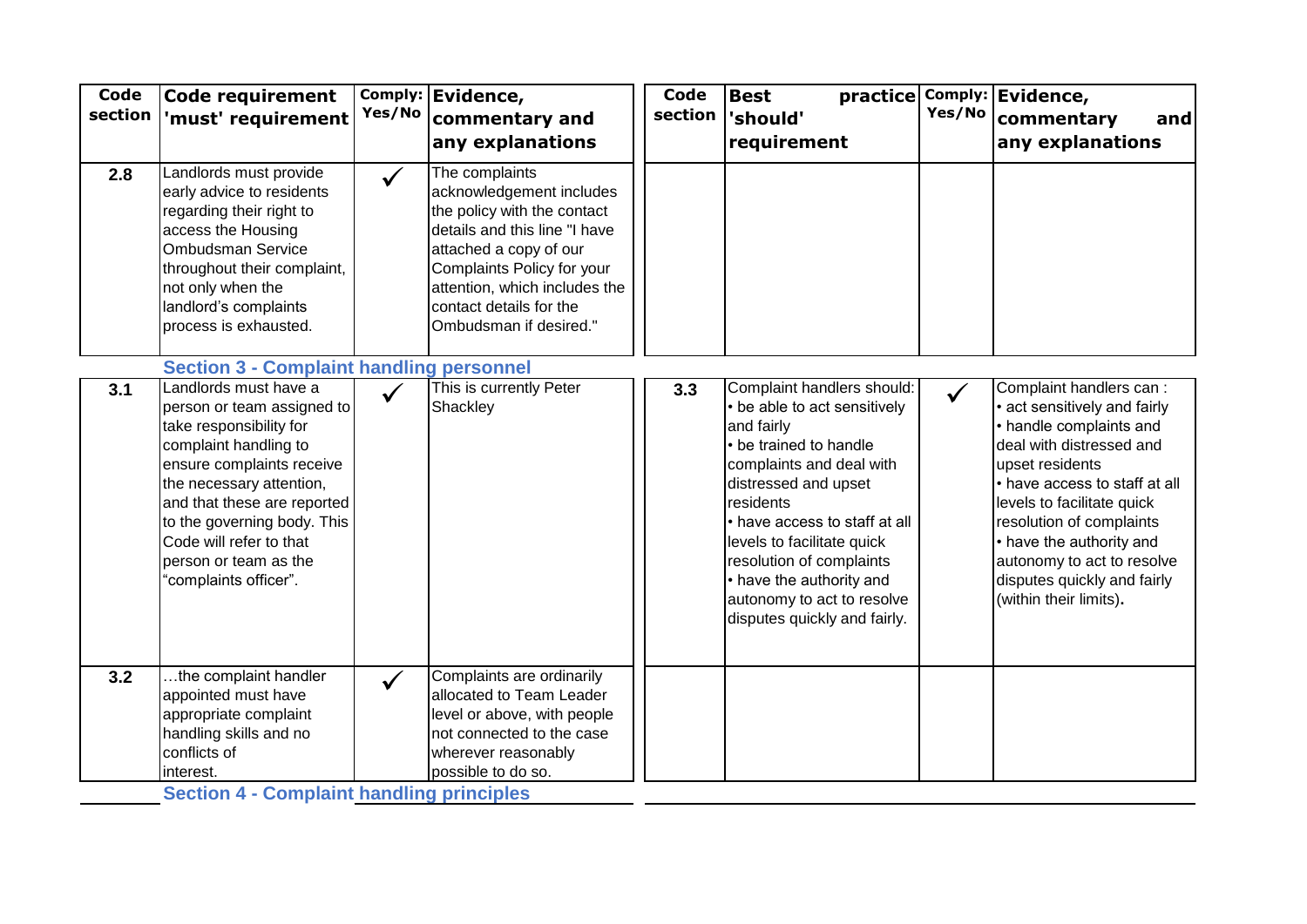| Code<br>section | <b>Code requirement</b><br>'must' requirement                                                                                                                                                                                                                                                                                                                                                                                                                                                                                                                                                                                                                                            | Yes/No       | Comply: Evidence,<br>commentary and<br>any explanations                                                                                                                                                                                                                                                                                                                                                                                                            | Code<br>section | <b>Best</b><br>'should'<br>requirement                                                                                                             | Yes/No       | practice Comply: Evidence,<br>commentary<br>and<br>any explanations                                                                                                                                                   |
|-----------------|------------------------------------------------------------------------------------------------------------------------------------------------------------------------------------------------------------------------------------------------------------------------------------------------------------------------------------------------------------------------------------------------------------------------------------------------------------------------------------------------------------------------------------------------------------------------------------------------------------------------------------------------------------------------------------------|--------------|--------------------------------------------------------------------------------------------------------------------------------------------------------------------------------------------------------------------------------------------------------------------------------------------------------------------------------------------------------------------------------------------------------------------------------------------------------------------|-----------------|----------------------------------------------------------------------------------------------------------------------------------------------------|--------------|-----------------------------------------------------------------------------------------------------------------------------------------------------------------------------------------------------------------------|
| 4.1             | Any decision to try and<br>resolve a concern must be<br>taken in agreement with<br>the resident and a<br>landlord's audit trail/records<br>should be able to<br>demonstrate this.<br>Landlords must ensure that<br>efforts to resolve a<br>resident's concerns do not<br>obstruct access to the<br>complaints procedure or<br>result in any unreasonable<br>delay. It is not appropriate<br>to have extra named<br>stages (such as 'stage 0' or<br>'pre-complaint stage') as<br>this causes unnecessary<br>confusion for residents.<br>When a complaint is made,<br>it must be acknowledged<br>and logged at stage one of<br>the complaints procedure<br>within<br>five days of receipt. | $\checkmark$ | A complaint will be logged as<br>such. Concerns that are<br>raised will be logged as<br>communications and email<br>trails should be able to give<br>an audit of this if recorded in<br>accordance with CX<br>protocols. If anyone wishes<br>to raise a complaint there is<br>no obstruction to this<br>process. Work is still<br>required on the IT system to<br>ensure all communications<br>are definitely recorded to<br>ensure audit trails are<br>available. | 4.3             | Landlords should manage<br>residents' expectations<br>from the outset, being clear<br>where a desired outcome<br>is unreasonable or<br>unrealistic | $\checkmark$ | Most staff in the<br>organisation are aware of<br>realistic expectations and if<br>not advised prior, at the<br>point of acknowledging a<br>complaint any unreasonable<br>or unrealistic desires would<br>me managed. |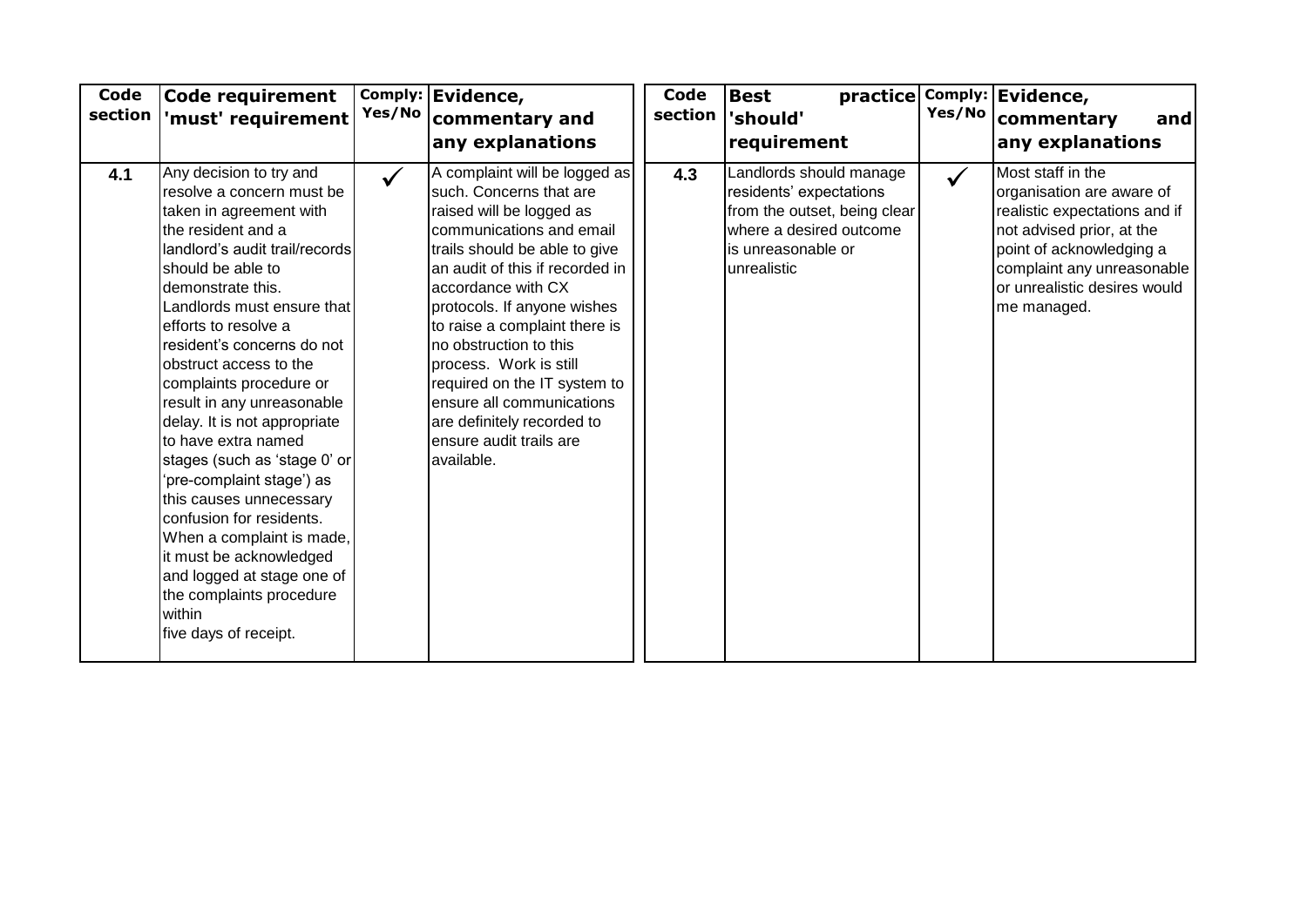| Code<br>section | <b>Code requirement</b><br>'must' requirement                                                                                                                                                                                                                                                                                | Yes/No       | Comply: Evidence,<br>commentary and<br>any explanations                                                                                                                                              | Code<br>section | <b>Best</b><br>practice<br>'should'<br>requirement                                                                                                                                                                                                                              |              | Comply: Evidence,<br>Yes/No   commentary<br>and<br>any explanations                                                                                                                                                                                                                    |
|-----------------|------------------------------------------------------------------------------------------------------------------------------------------------------------------------------------------------------------------------------------------------------------------------------------------------------------------------------|--------------|------------------------------------------------------------------------------------------------------------------------------------------------------------------------------------------------------|-----------------|---------------------------------------------------------------------------------------------------------------------------------------------------------------------------------------------------------------------------------------------------------------------------------|--------------|----------------------------------------------------------------------------------------------------------------------------------------------------------------------------------------------------------------------------------------------------------------------------------------|
| 4.2             | Within the complaint<br>acknowledgement,<br>landlords must set out their<br>understanding of the<br>complaint and the<br>outcomes the resident is<br>seeking. If any aspect of<br>the complaint is unclear,<br>the resident must be asked<br>for clarification and the full<br>definition agreed between<br>both<br>parties. |              | The understanding of the<br>complaint is set out within<br>the acknowledgement, as<br>well as the opportunity to<br>respond with further details,<br>or a request for clarification if<br>not clear. | 4.4             | A complaint should be<br>resolved at the earliest<br>possible opportunity,<br>having assessed what<br>evidence is needed to fully<br>consider the issues, what<br>outcome would resolve the<br>matter for the resident and<br>whether there are any<br>urgent actions required. |              | All staff would aim to resolve<br>any issue at the earliest<br>opportunity even before it<br>reaches a complaint.                                                                                                                                                                      |
| 4.6             | A complaint investigation<br>must be conducted in an<br>impartial manner.                                                                                                                                                                                                                                                    | $\checkmark$ | All complaint investigations<br>are completed in an impartial<br>manner, and where<br>reasonably practical by a<br>member of staff not<br>connected with the case.                                   | 4.5             | Landlords should give<br>residents the opportunity to<br>have a representative deal<br>with their complaint on their<br>behalf, and to be<br>represented or<br>accompanied at any<br>meeting with the landlord<br>where this is reasonable.                                     | $\checkmark$ | We would not prevent<br>representation, however we<br>do not highlight it as we<br>would prefer to deal directly<br>with residents where<br>possible as this often helps<br>reduce the likelihood of<br>miscommunication and<br>avoids any breaches of<br>confidentiality/GDPR issues. |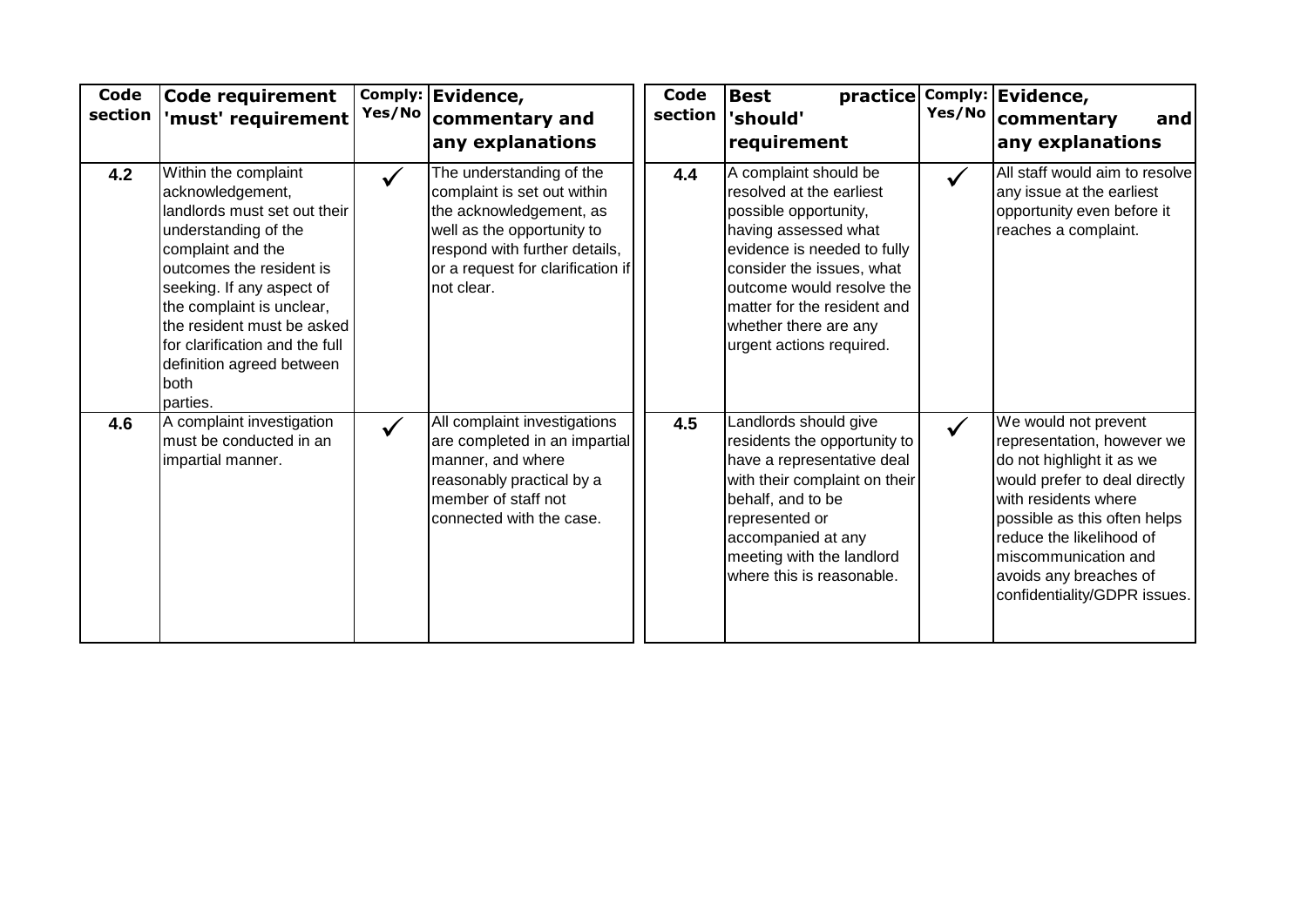| Code<br>section | Code requirement<br>'must' requirement                                                                                                                                                                                                                                                                                                                                                                                    | Yes/No       | Comply: Evidence,<br>commentary and<br>any explanations                             | Code<br>section | <b>Best</b><br>'should'<br>requirement                                                                                                                                                | Yes/No       | practice Comply: Evidence,<br>commentary<br>and<br>any explanations                                                                                             |
|-----------------|---------------------------------------------------------------------------------------------------------------------------------------------------------------------------------------------------------------------------------------------------------------------------------------------------------------------------------------------------------------------------------------------------------------------------|--------------|-------------------------------------------------------------------------------------|-----------------|---------------------------------------------------------------------------------------------------------------------------------------------------------------------------------------|--------------|-----------------------------------------------------------------------------------------------------------------------------------------------------------------|
| 4.7             | The complaint handler<br>must:<br>•deal with complaints on<br>their merits<br>•act independently and<br>have an open mind<br>•take measures to address<br>any actual or perceived<br>conflict of interest<br>•consider all information<br>and evidence carefully<br>• Keep the complaint<br>confidential as far as<br>possible, with information<br>only disclosed if necessary<br>to properly investigate the<br>matter. | $\checkmark$ | Complaint handlers should<br>comply with this.                                      | 4.8             | Where a key issue of a<br>complaint relates to the<br>parties' legal obligations<br>landlords should clearly set<br>out their understanding of<br>the obligations of both<br>parties. | $\checkmark$ | Generally legal issues would<br>be responded to by the<br>housing director who would<br>include this within their<br>response.                                  |
| 4.11            | Landlords must adhere to<br>any reasonable<br>arrangements agreed with<br>residents in terms of<br>frequency and method of<br>communication                                                                                                                                                                                                                                                                               | $\checkmark$ | As a responsible landlord we<br>would endeavour to meet<br>any reasonable requests. | 4.9             | Communication with the<br>resident should not<br>generally identify individual<br>members of staff or<br>contractors.                                                                 | $\checkmark$ | Generally individual<br>members of staff or<br>contractors are not<br>identified. An exception<br>may be where the complaint<br>is about a specific individual. |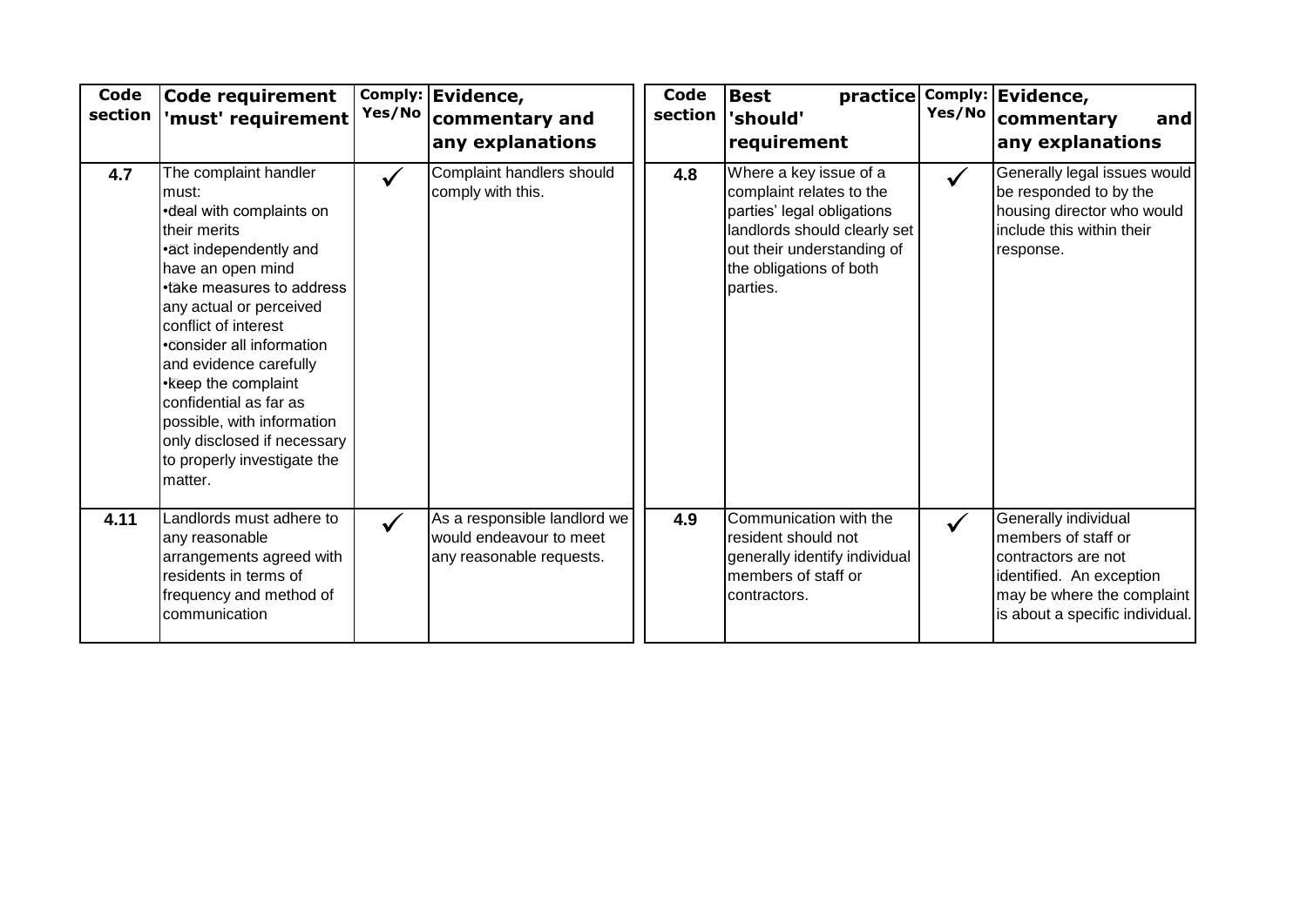| Code<br>section | <b>Code requirement</b><br>'must' requirement                                                                                                                                                                                                                                                                                                                                                               | Yes/No       | Comply: Evidence,<br>commentary and<br>any explanations                                                                                                                                                                                                                                 | Code<br>section | <b>Best</b><br>practice<br>'should'<br>requirement                                                                                                                                                                                                                  | Yes/No       | Comply: Evidence,<br>commentary<br>and<br>any explanations                                                                                                                                                                                                                                                             |
|-----------------|-------------------------------------------------------------------------------------------------------------------------------------------------------------------------------------------------------------------------------------------------------------------------------------------------------------------------------------------------------------------------------------------------------------|--------------|-----------------------------------------------------------------------------------------------------------------------------------------------------------------------------------------------------------------------------------------------------------------------------------------|-----------------|---------------------------------------------------------------------------------------------------------------------------------------------------------------------------------------------------------------------------------------------------------------------|--------------|------------------------------------------------------------------------------------------------------------------------------------------------------------------------------------------------------------------------------------------------------------------------------------------------------------------------|
| 4.12            | The resident, and if<br>applicable any staff<br>member who is the subject<br>of the complaint, must also<br>be given a fair chance to:<br>•Set out their position<br>.Comment on any adverse<br>findings before a final<br>decision is made.                                                                                                                                                                | $\checkmark$ | In the acknowledgement<br>residents are asked to<br>provide any further<br>information, and any adverse<br>findings given to tenants can<br>be escalated to stage 2. If a<br>valid challenge is made to a<br>stage 1 complaint it would be<br>rectified at the earliest<br>opportunity. | 4.10            | Landlords should keep<br>residents regularly updated<br>about the progress of the<br>investigation.                                                                                                                                                                 | $\sf X$      | An acknowledgement is<br>sent within 5 working days<br>and a full response within 10<br>working days ordinarily at<br>stage 1, if extensions are<br>required this would be<br>communicated ordinarily.<br>We are aware of the failings<br>in this area in the previous<br>year due to the exceptional<br>circumstances |
| 4.13            | A landlord must include in<br>its complaints policy its<br>timescales for a resident to<br>request escalation of a<br>complaint                                                                                                                                                                                                                                                                             | $\checkmark$ | N:\Corporate\Policies and<br>Procedures\Customer<br><b>Service and Complaints</b><br>Policy Jan 2021.pdf                                                                                                                                                                                | 4.16            | Landlords should seek<br>feedback from residents in<br>relation to the landlord's<br>complaint handling as part<br>of the drive to encourage a<br>positive complaint and<br>learning culture.                                                                       | $\sf X$      | This has not been<br>completed currently<br>however this will be<br>reviewed.                                                                                                                                                                                                                                          |
| 4.14            | A landlord must not<br>unreasonably refuse to<br>escalate a complaint<br>through all stages of the<br>complaints procedure and<br>must have clear and valid<br>reasons for taking that<br>course of action. Reasons<br>for declining to escalate a<br>complaint must be clearly<br>set out in a landlord's<br>complaints policy and must<br>be the same as<br>the reasons for not<br>accepting a complaint. | $\checkmark$ | EPIC have not refused to<br>escalate a complaint through<br>it's stages and signpost the<br>escalation progress in the<br>responses.                                                                                                                                                    | 4.17            | Landlords should recognise<br>the impact that being<br>complained about can have<br>on future service delivery.<br>Landlords should ensure<br>that staff are supported<br>and engaged in the<br>complaints process,<br>including the learning that<br>can be gained | $\checkmark$ | EPIC try to support those<br>complained about in respect<br>of learning and<br>engagement.                                                                                                                                                                                                                             |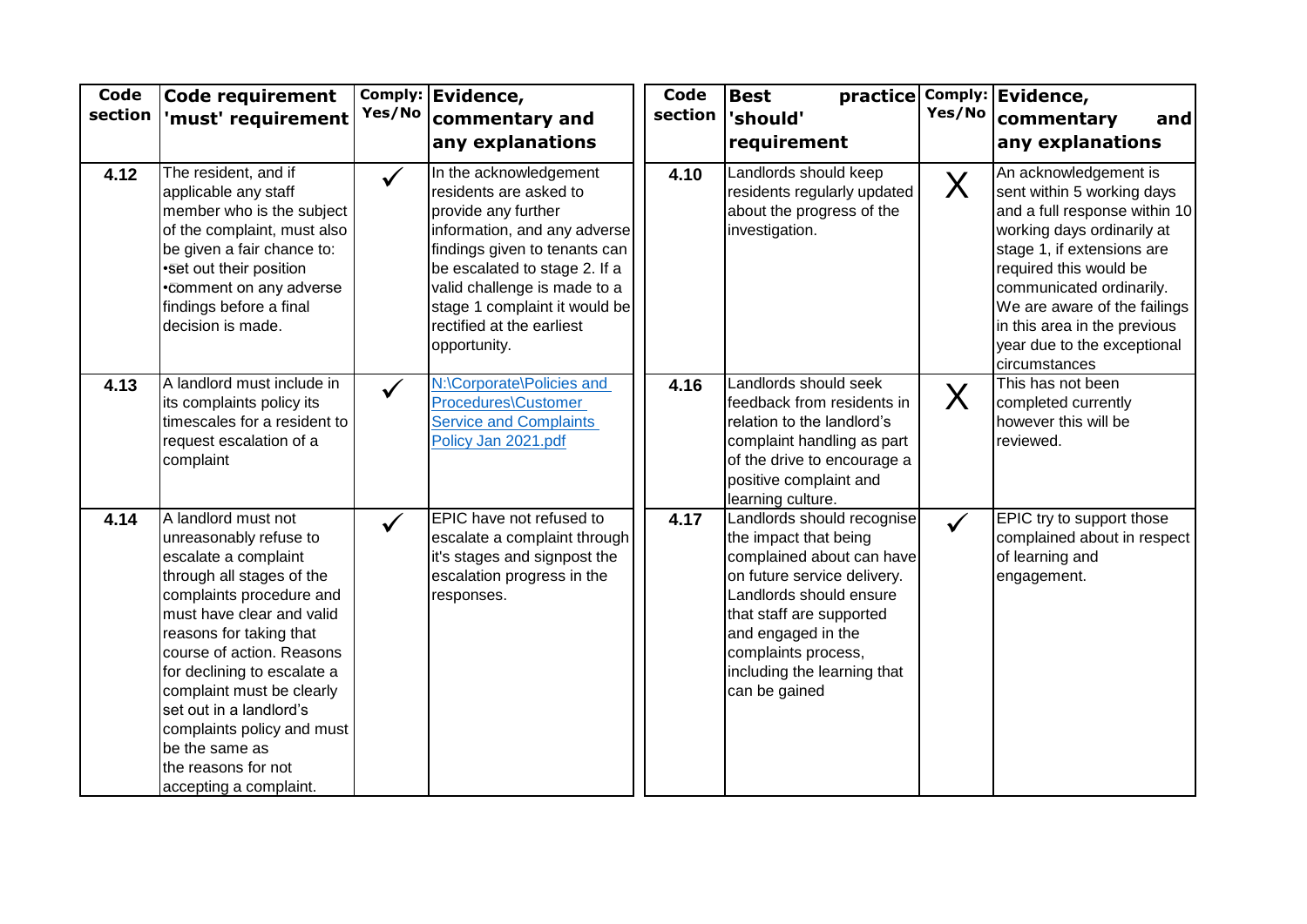| <b>Code</b><br>section | Code requirement<br>'must' requirement                                                                                                                                                                                                                                                                                                | Yes/No       | Comply: Evidence,<br>commentary and<br>any explanations                                                                                                            | Code<br>section | <b>Best</b><br>practice<br>'should'<br>requirement                                                                                                                                                                 | Yes/No       | Comply: Evidence,<br>commentary<br>and<br>any explanations                                                                                                         |
|------------------------|---------------------------------------------------------------------------------------------------------------------------------------------------------------------------------------------------------------------------------------------------------------------------------------------------------------------------------------|--------------|--------------------------------------------------------------------------------------------------------------------------------------------------------------------|-----------------|--------------------------------------------------------------------------------------------------------------------------------------------------------------------------------------------------------------------|--------------|--------------------------------------------------------------------------------------------------------------------------------------------------------------------|
| 4.15                   | A full record must be kept<br>of the complaint, any<br>review and the outcomes at<br>each stage. This must<br>include the original<br>complaint and the date<br>received, all<br>correspondence with the<br>resident, correspondence<br>with other parties and any<br>reports or surveys<br>prepared.                                 |              | Saved in access database                                                                                                                                           | 4.19            | Any restrictions placed on<br>a resident's contact due to<br>unacceptable behaviour<br>should be appropriate to<br>their needs and should<br>demonstrate regard for the<br>provisions of the Equality<br>Act 2010. | $\checkmark$ | There are currently no<br>restrictions in place                                                                                                                    |
| 4.18                   | Landlords must have<br>policies and procedures in<br>place for managing<br>unacceptable behaviour<br>from residents and/or their<br>representatives when<br>pursuing a complaint.                                                                                                                                                     | $\checkmark$ | N:\Corporate\Policies and<br>Procedures\Tenancy Breach<br>Policy v2.1.pdf                                                                                          |                 |                                                                                                                                                                                                                    |              |                                                                                                                                                                    |
|                        | <b>Section 5 - Complaint stages</b><br>Stage 1                                                                                                                                                                                                                                                                                        |              |                                                                                                                                                                    |                 |                                                                                                                                                                                                                    |              |                                                                                                                                                                    |
| 5.1                    | Landlords must respond to<br>the complaint within 10<br>working days of the<br>complaint being logged.<br>Exceptionally, landlords<br>may provide an explanation<br>to the resident containing a<br>clear timeframe for when<br>the response will be<br>received. This should<br>not exceed a further 10<br>days without good reason. |              | Ordinarily this is the case,<br>however it is acknowledged<br>due to exceptional<br>circumstances that in the<br>last year these timescales<br>have been breached. | $5.2$           | If an extension beyond 20<br>working days is required to<br>enable the landlord to<br>respond to the complaint<br>fully, this should be agreed<br>by both parties.                                                 | $\sf X$      | Ordinarily this is the case,<br>however it is acknowledged<br>due to exceptional<br>circumstances that in the<br>last year these timescales<br>have been breached. |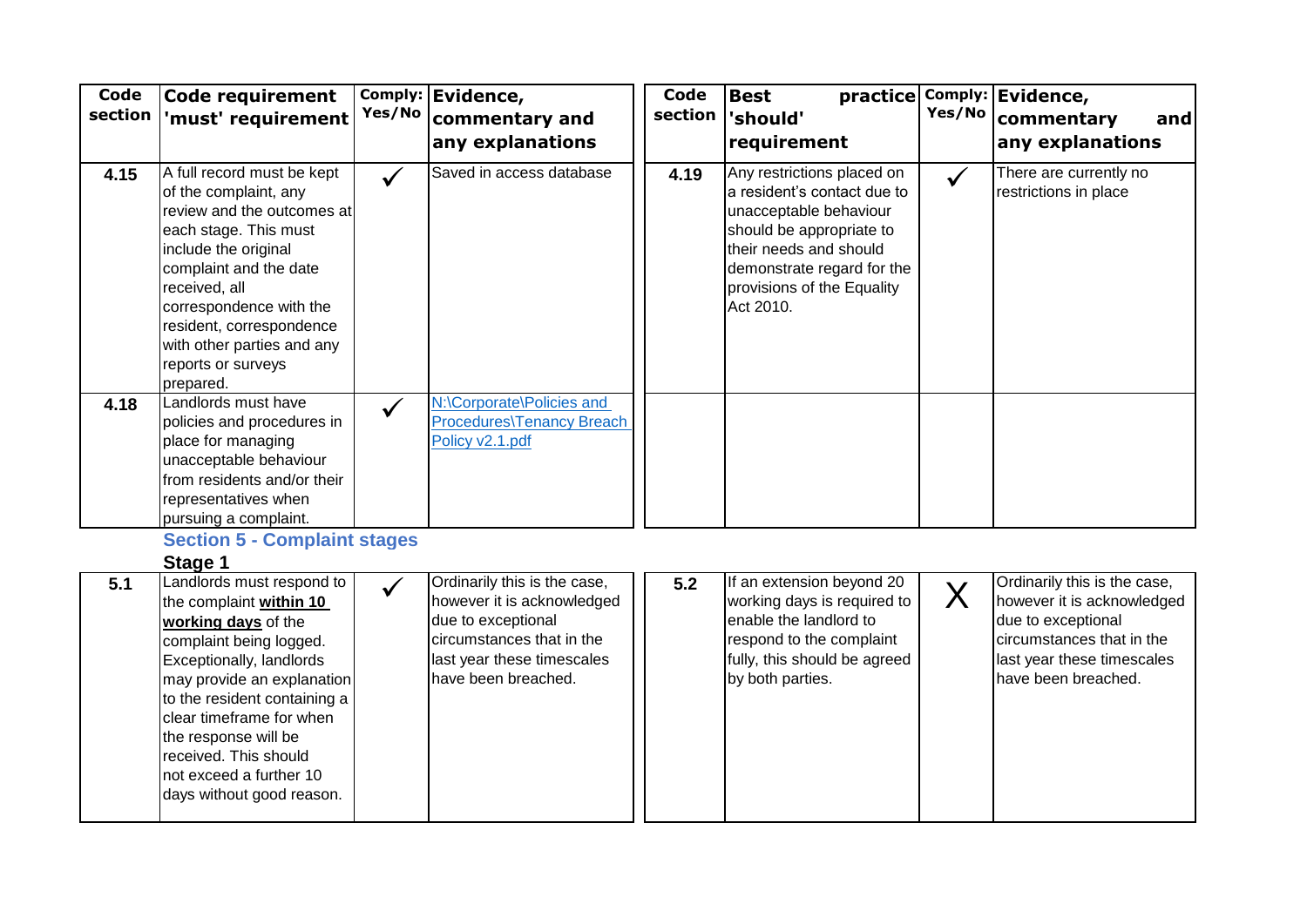| Code<br>section | Code requirement<br>'must' requirement $\mid$                                                                                                                                                                                                                                                                                    | Comply:<br>Yes/No | Evidence,<br>commentary and<br>any explanations                                                         | Code<br>section | <b>Best</b><br>practice<br>'should'<br>requirement                                                                                                                                                                                                                                | Yes/No       | Comply: Evidence,<br>commentary<br>and<br>any explanations                                          |
|-----------------|----------------------------------------------------------------------------------------------------------------------------------------------------------------------------------------------------------------------------------------------------------------------------------------------------------------------------------|-------------------|---------------------------------------------------------------------------------------------------------|-----------------|-----------------------------------------------------------------------------------------------------------------------------------------------------------------------------------------------------------------------------------------------------------------------------------|--------------|-----------------------------------------------------------------------------------------------------|
| 5.5             | A complaint response must<br>be sent to the resident<br>when the answer to the<br>complaint is known, not<br>when the outstanding<br>actions required to address<br>the issue, are completed.<br>Outstanding actions must<br>still be tracked and<br>actioned expeditiously with<br>regular updates provided to<br>the resident. | $\checkmark$      | Complaint responses sent<br>when completed.<br>Outstanding Actions are<br>monitored.                    | 5.3             | Where agreement over an<br>extension period cannot be<br>reached, landlords should<br>provide the Housing<br>Ombudsman's contact<br>details so the resident can<br>challenge the landlord's<br>plan for responding and/or<br>the proposed timeliness of<br>a landlord's response. | $\checkmark$ | This would be the case.                                                                             |
| 5.6             | Landlords must address all<br>points raised in the<br>complaint and provide clear<br>reasons for any decisions,<br>referencing the relevant<br>policy, law and good<br>practice where appropriate.                                                                                                                               |                   | Template letters are<br>available with each section<br>of the complaint responded<br>to with reasoning. | 5.4             | Where the problem is a<br>recurring issue, the<br>landlord should consider<br>any older reports as part of<br>the background to the<br>complaint if this will help to<br>resolve the issue for the<br>resident.                                                                   |              | Learning in this area has<br>commenced and action has<br>taken place in this respect in<br>2021/22. |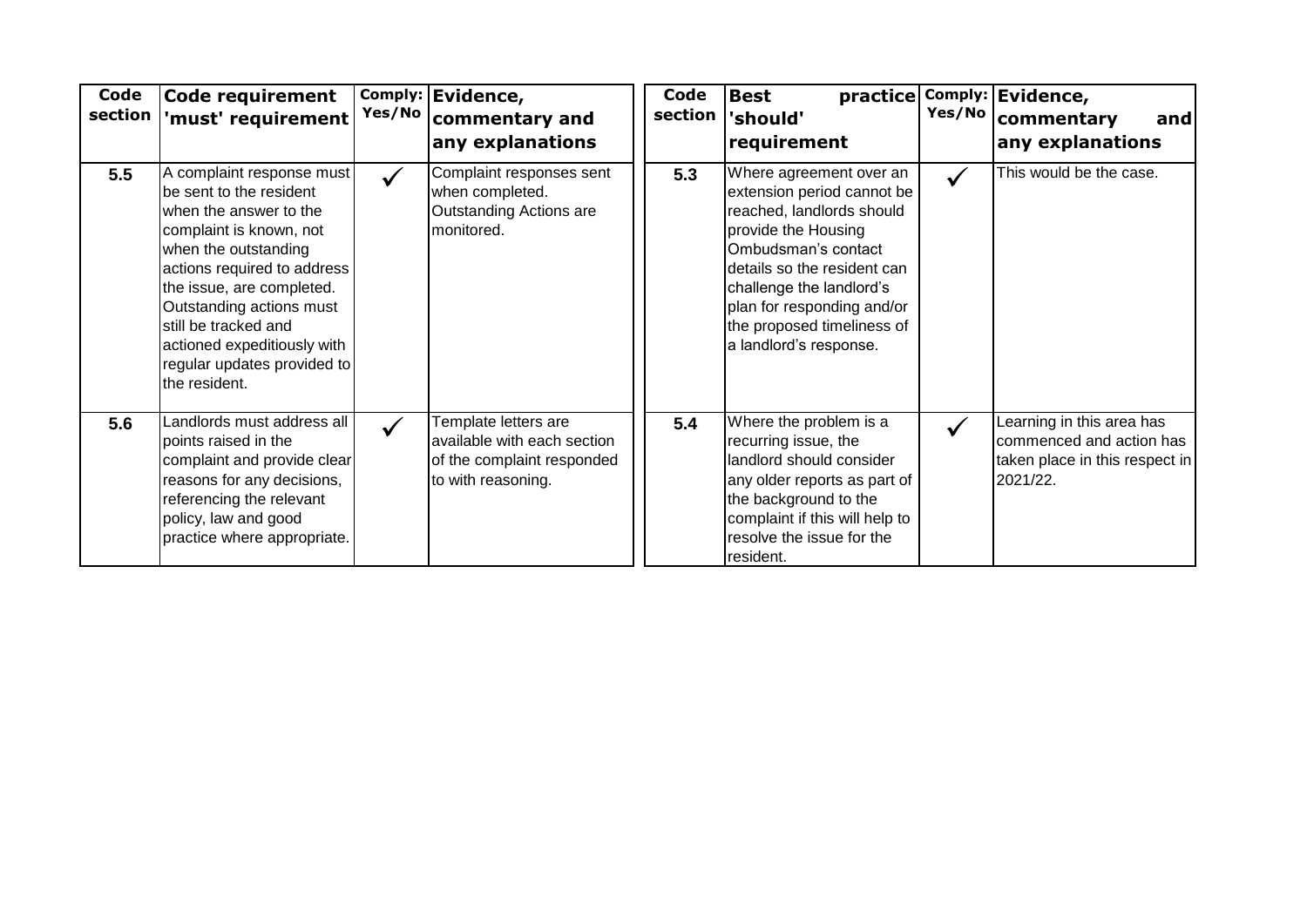| Code<br>section | <b>Code requirement</b><br>'must' requirement                                                                                                                                                                                                                                                                                                                                                                                                                       | Yes/No       | Comply: Evidence,<br>commentary and<br>any explanations                                                                                                                                          | Code<br>section | practice<br><b>Best</b><br>'should'<br>requirement                                                                                                                                                                                                                                                                                                                                          | Yes/No | Comply: Evidence,<br>commentary<br>and<br>any explanations |
|-----------------|---------------------------------------------------------------------------------------------------------------------------------------------------------------------------------------------------------------------------------------------------------------------------------------------------------------------------------------------------------------------------------------------------------------------------------------------------------------------|--------------|--------------------------------------------------------------------------------------------------------------------------------------------------------------------------------------------------|-----------------|---------------------------------------------------------------------------------------------------------------------------------------------------------------------------------------------------------------------------------------------------------------------------------------------------------------------------------------------------------------------------------------------|--------|------------------------------------------------------------|
| 5.8             | Landlords must confirm the<br>following in writing to the<br>resident at the completion<br>of stage one in clear, plain<br>language:<br>•the complaint stage<br>•the decision on the<br>complaint<br>•the reasons for any<br>decisions made<br>•the details of any remedy<br>offered to put things right<br>•details of any outstanding<br>actions<br>•details of how to escalate<br>the matter to stage two if<br>the resident is not satisfied<br>with the answer | $\checkmark$ | Template letters are<br>available, plain language is<br>used and reasons are given<br>as well as a clear indication<br>of whether a complaint has<br>been upheld and any<br>outstanding actions. | 5.7             | Where residents raise<br>additional complaints<br>during the investigation,<br>these should be<br>incorporated into the stage<br>one response if they are<br>relevant and the stage one<br>response has not been<br>issued. Where the stage<br>one response has been<br>issued, or it would<br>unreasonably delay the<br>response, the<br>complaint should be logged<br>as a new complaint. |        | This would be the case.                                    |
|                 | Stage 2                                                                                                                                                                                                                                                                                                                                                                                                                                                             |              |                                                                                                                                                                                                  |                 | <b>Stage 2</b>                                                                                                                                                                                                                                                                                                                                                                              |        |                                                            |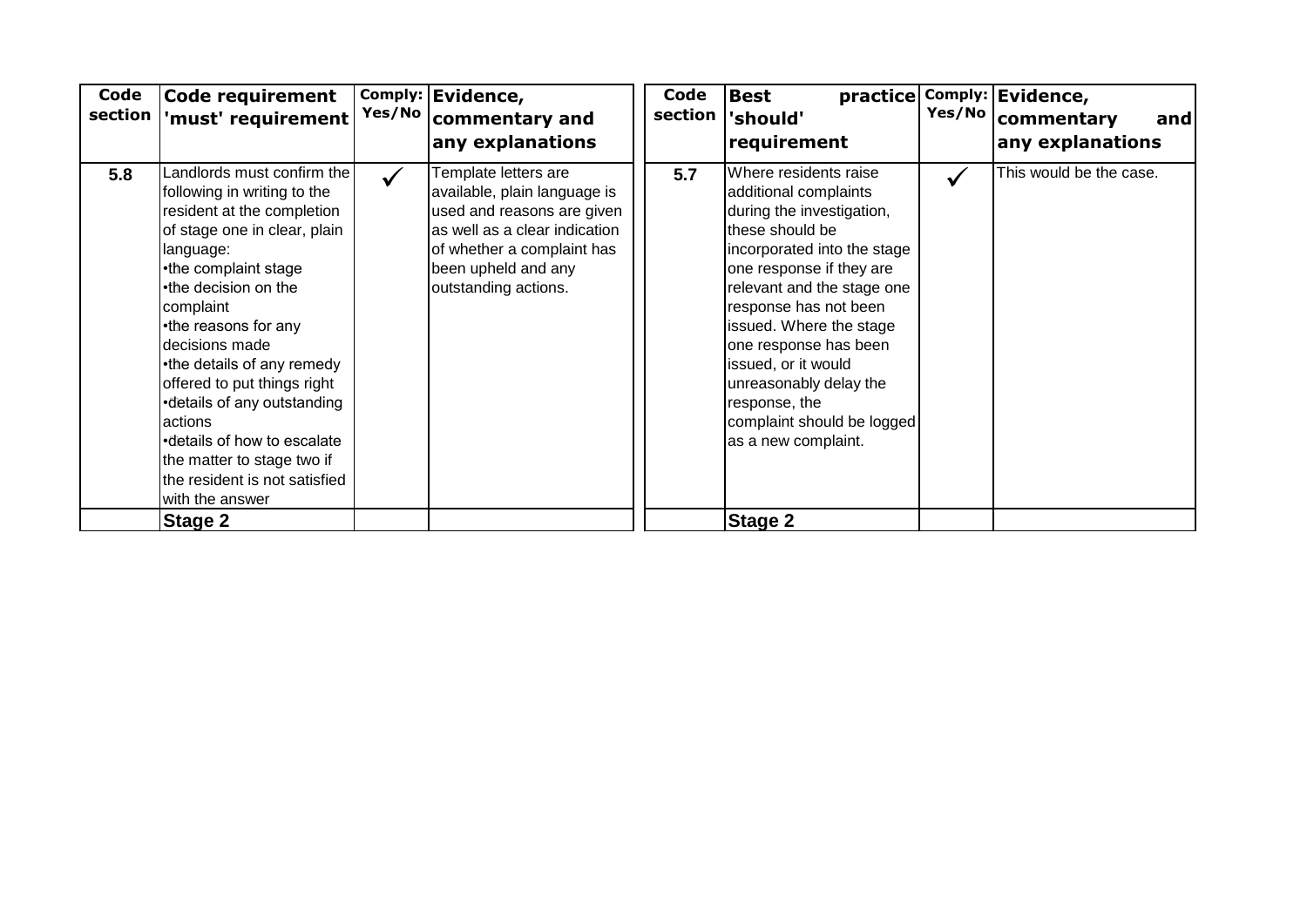| Code<br>section | <b>Code requirement</b><br>'must' requirement                                                                                                                                                                                                                                                                                                                                                                                                                      | Yes/No       | Comply: Evidence,<br>commentary and<br>any explanations                                                                                                                                                               | <b>Code</b><br>section | <b>Best</b><br>practice<br>'should'<br>requirement                                                                                                                                                                                                                               | Yes/No       | Comply: Evidence,<br>commentary<br>and<br>any explanations                                                                                            |
|-----------------|--------------------------------------------------------------------------------------------------------------------------------------------------------------------------------------------------------------------------------------------------------------------------------------------------------------------------------------------------------------------------------------------------------------------------------------------------------------------|--------------|-----------------------------------------------------------------------------------------------------------------------------------------------------------------------------------------------------------------------|------------------------|----------------------------------------------------------------------------------------------------------------------------------------------------------------------------------------------------------------------------------------------------------------------------------|--------------|-------------------------------------------------------------------------------------------------------------------------------------------------------|
| 5.9             | If all or part of the<br>complaint is not resolved to<br>the resident's satisfaction<br>at stage one it must be<br>progressed to stage two of<br>the landlord's procedure,<br>unless an exclusion ground<br>now applies. In instances<br>where a landlord declines<br>to escalate a complaint it<br>must clearly communicate<br>in writing its reasons for not<br>escalating as well as the<br>resident's right to approach<br>the Ombudsman about ts<br>decision. | $\checkmark$ | Complaints are escalated<br>when requested If we were<br>to refuse an escalation we<br>would clearly communicate<br>in writing why this was the<br>case as well as giving the<br>contact details for the<br>Ombudsman | 5.14                   | If an extension beyond 10<br>working days is required to<br>enable the<br>landlord to respond to the<br>complaint fully, this should<br>be agreed<br>by both parties.                                                                                                            | $\checkmark$ | This would be the case. It is<br>acknowledged due to<br>exceptional circumstances<br>that in the last year these<br>timescales have been<br>breached. |
| 5.10            | On receipt of the escalation<br>request, landlords must set<br>out their understanding of<br>issues outstanding and the<br>outcomes the resident is<br>seeking. If any aspect of<br>the complaint is unclear,<br>the resident must be asked<br>for clarification and the full<br>definition agreed between<br>both parties.                                                                                                                                        | $\checkmark$ | Acknowledgement is given<br>and confirmation of<br>remaining issues is sought<br>where unclear.                                                                                                                       | 5.15                   | Where agreement over an<br>extension period cannot be<br>reached, landlords should<br>provide the Housing<br>Ombudsman's contact<br>details so the resident can<br>challenge the landlord's<br>plan for responding and/or<br>the proposed timeliness of<br>a landlord's response | $\checkmark$ | This would be the case.                                                                                                                               |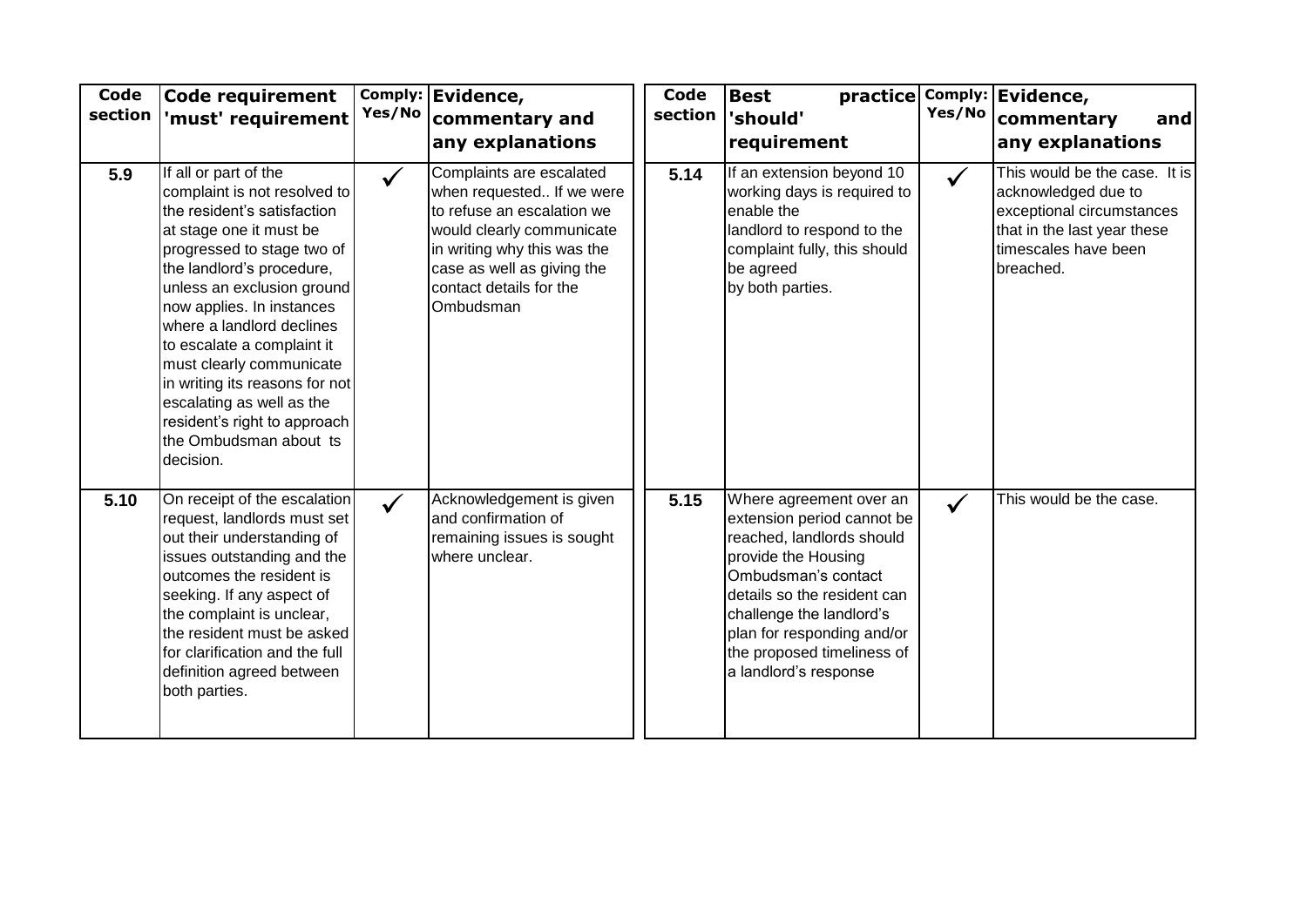| Code<br>section | Code requirement<br>'must' requirement                                                                                                                                                                                                                                                                                                                          | Yes/No       | Comply: Evidence,<br>commentary and<br>any explanations                                                                                                                                                                                                                                 | Code<br>section | <b>Best</b><br>'should'<br>requirement | Yes/No | practice Comply: Evidence,<br>commentary<br>and<br>any explanations |
|-----------------|-----------------------------------------------------------------------------------------------------------------------------------------------------------------------------------------------------------------------------------------------------------------------------------------------------------------------------------------------------------------|--------------|-----------------------------------------------------------------------------------------------------------------------------------------------------------------------------------------------------------------------------------------------------------------------------------------|-----------------|----------------------------------------|--------|---------------------------------------------------------------------|
| 5.11            | Landlords must only<br>escalate a complaint to<br>stage two once it has<br>completed stage one and<br>at the request of the<br>resident.                                                                                                                                                                                                                        |              | We escalate at the<br>customers request once<br>stage one has been<br>completed and<br>communicated.                                                                                                                                                                                    |                 |                                        |        |                                                                     |
| 5.12            | The person considering the<br>complaint at stage two,<br>must not be the same<br>person that considered the<br>complaint at stage one.                                                                                                                                                                                                                          |              | The escalation is always a<br>separate person.                                                                                                                                                                                                                                          |                 |                                        |        |                                                                     |
| 5.13            | Landlords must respond to<br>the stage two complaint<br>within 20 working days of<br>the complaint being<br>escalated. Exceptionally,<br>landlords may provide an<br>explanation to the resident<br>containing a clear<br>timeframe for when the<br>response will be received.<br><b>This</b><br>should not exceed a further<br>10 days without good<br>reason. | $\checkmark$ | This is ordinarily the case,<br>however we accept that<br>timescales for stage 2<br>complaints has fallen below<br>standards in this exceptional<br>vear with the whole SLT<br>team leaving and interims<br>being in place. Going<br>forwards we expect this to<br>be adhered to again. |                 |                                        |        |                                                                     |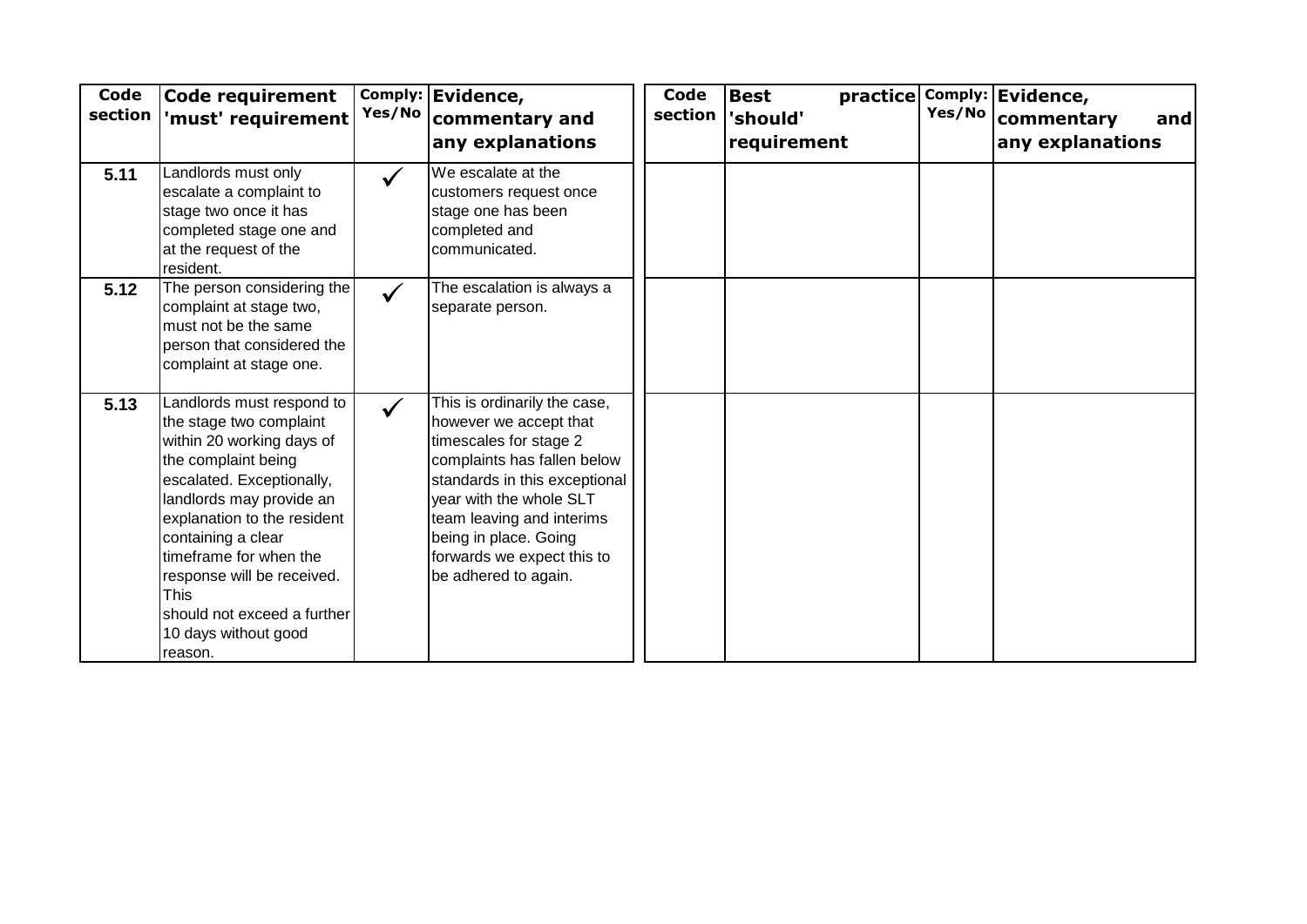| Code<br>section | Code requirement<br>'must' requirement                                                                                                                                                                                                                                                                                                                                                                                                                                                                                                                                                                                                                | Yes/No       | Comply: Evidence,<br>commentary and<br>any explanations                                                                                                                                                                                         | <b>Code</b><br>section | <b>Best</b><br>'should'<br>requirement | Yes/No | practice Comply: Evidence,<br>commentary<br>and<br>any explanations |
|-----------------|-------------------------------------------------------------------------------------------------------------------------------------------------------------------------------------------------------------------------------------------------------------------------------------------------------------------------------------------------------------------------------------------------------------------------------------------------------------------------------------------------------------------------------------------------------------------------------------------------------------------------------------------------------|--------------|-------------------------------------------------------------------------------------------------------------------------------------------------------------------------------------------------------------------------------------------------|------------------------|----------------------------------------|--------|---------------------------------------------------------------------|
| 5.16            | Landlords must confirm the<br>following in writing to the<br>resident at the completion<br>of stage two in clear, plain<br>language:<br>•the complaint stage<br>•the complaint definition<br>•the decision on the<br>complaint<br>•the reasons for any<br>decisions made<br>•the details of any remedy<br>offered to put things right<br>•details of any outstanding<br>actions and<br>•if the landlord has a third<br>stage, details of how to<br>escalate the matter to<br>stage three<br>•if this was the final stage,<br>details of how to escalate<br>the matter to the Housing<br>Ombudsman Service if the<br>resident remains<br>dissatisfied. | $\checkmark$ | Epic confirm the complaint<br>stage, decision, reasons,<br>remedies, outstanding<br>actions, and lessons<br>learned. The complaint<br>definition is not given at the<br>end of a complaint as it has<br>already been accepted at<br>this stage. |                        |                                        |        |                                                                     |
|                 | Stage 3                                                                                                                                                                                                                                                                                                                                                                                                                                                                                                                                                                                                                                               |              |                                                                                                                                                                                                                                                 |                        |                                        |        |                                                                     |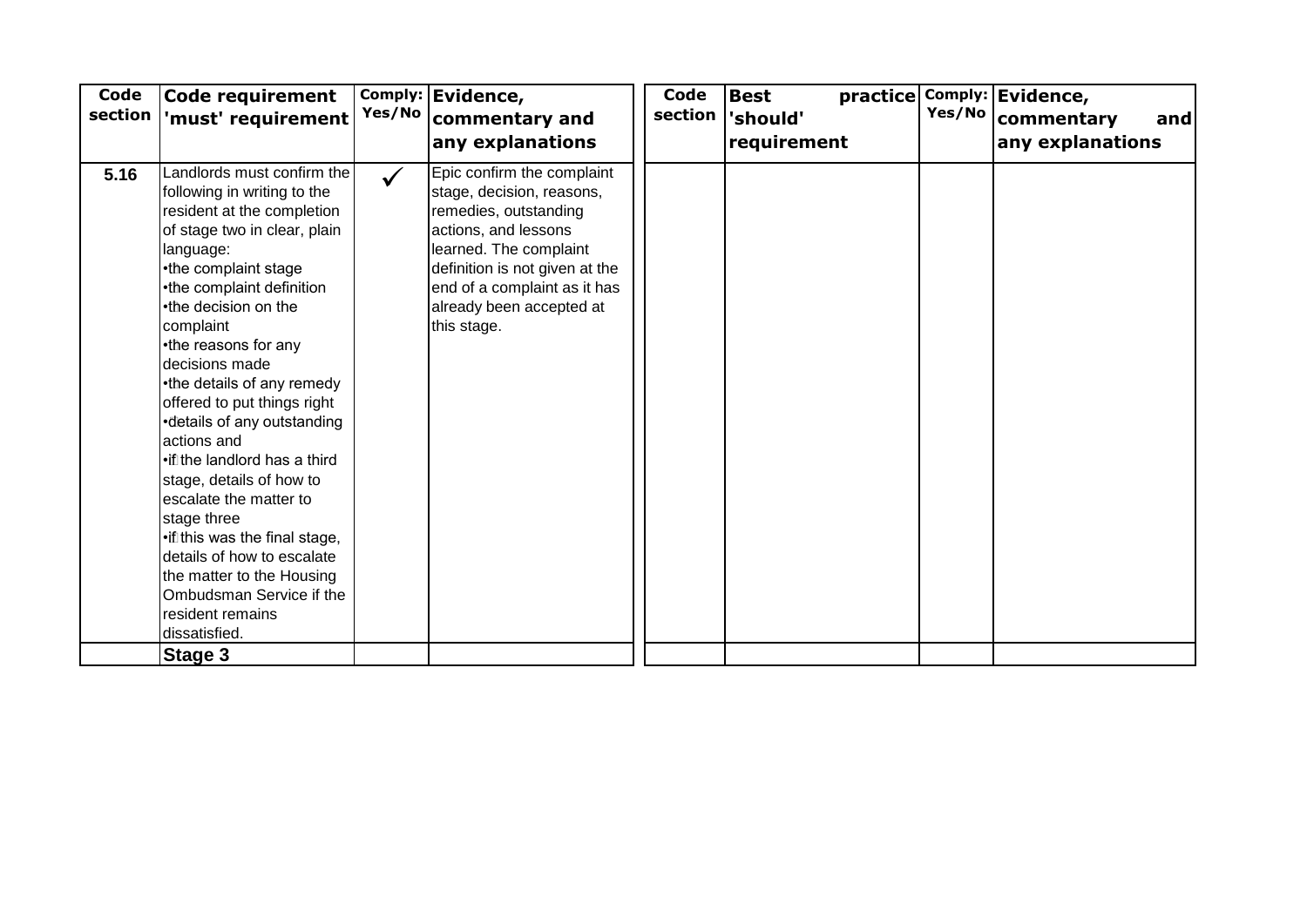| Code<br>section | <b>Code requirement</b><br>'must' requirement                                                                                                                                                                                                                                                                                                                                | Yes/No | Comply: Evidence,<br>commentary and<br>any explanations | Code<br>section | <b>Best</b><br>'should'<br>requirement                                                                                                                                                                                                                                                                                                                                                                                                                                                                                                         | Yes/No | practice Comply: Evidence,<br>commentary<br>and<br>any explanations |
|-----------------|------------------------------------------------------------------------------------------------------------------------------------------------------------------------------------------------------------------------------------------------------------------------------------------------------------------------------------------------------------------------------|--------|---------------------------------------------------------|-----------------|------------------------------------------------------------------------------------------------------------------------------------------------------------------------------------------------------------------------------------------------------------------------------------------------------------------------------------------------------------------------------------------------------------------------------------------------------------------------------------------------------------------------------------------------|--------|---------------------------------------------------------------------|
| 5.17            | Two stage landlord<br>complaint procedures are<br>ideal. This ensures that the<br>complaint process is not<br>unduly long. If landlords<br>strongly believe a third<br>stage is necessary, they<br>must set out their reasons<br>for this as part of their self-<br>assessment. A<br>process with more than<br>three stages is not<br>acceptable under any<br>circumstances. | N/A    | N/A                                                     | 5.18            | Complaints should only go<br>to a third stage if the<br>resident has actively<br>requested a third stage<br>review of their complaint.<br>Where a third stage is in<br>place and has been<br>requested, landlords must<br>respond to the stage three<br>complaint within 20 working<br>days of the complaint<br>being escalated. Additional<br>time will only be justified if<br>related to convening a<br>panel. An explanation and<br>a date for when the stage<br>three response will be<br>received should be<br>provided to the resident. | N/A    | N/A                                                                 |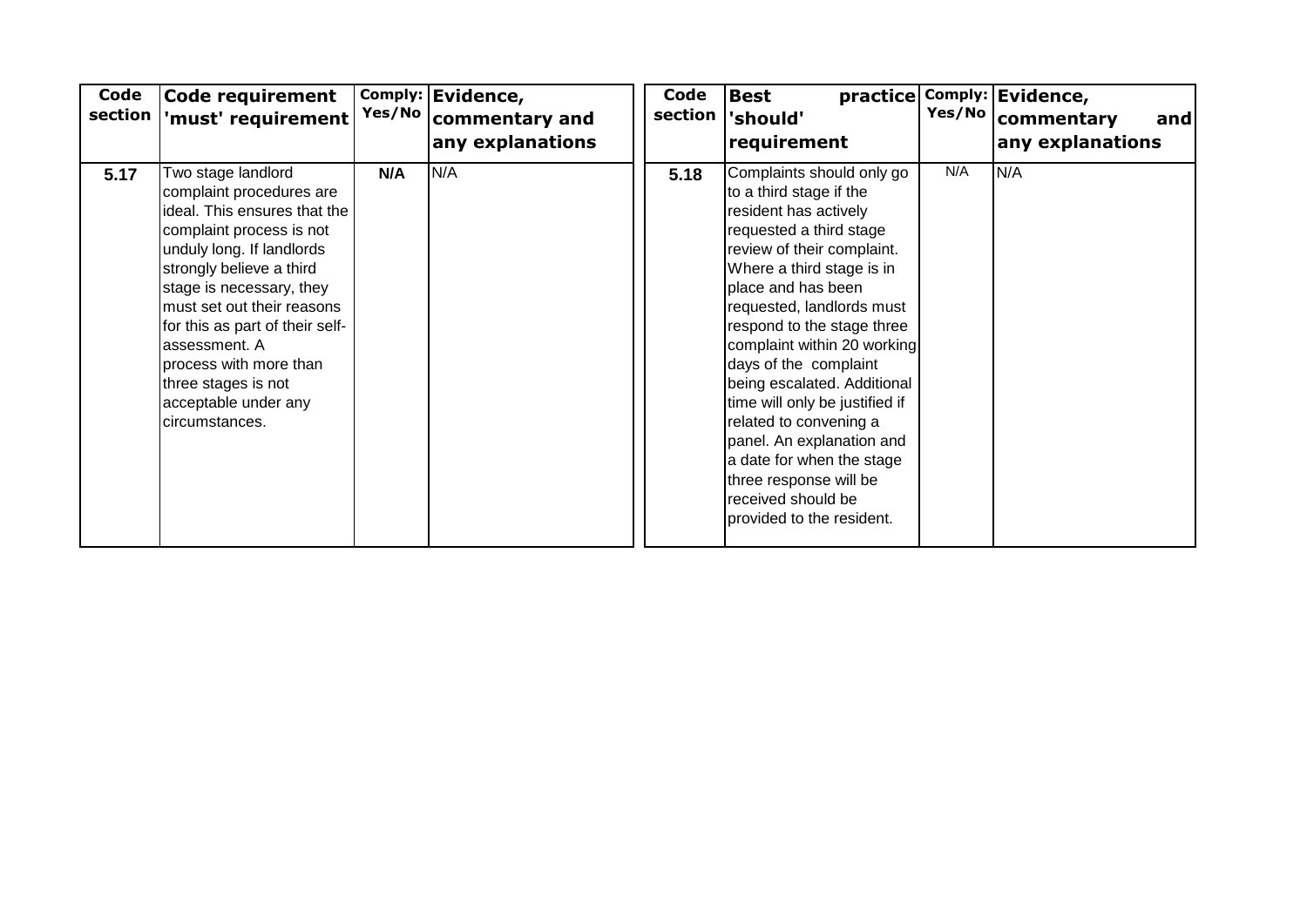| Code<br>section | Code requirement<br>'must' requirement                                                                                                                                                                                                                                                                                                                                                                                                                                                                             | Yes/No       | Comply: Evidence,<br>commentary and<br>any explanations                                                                                                 | Code<br>section | <b>Best</b><br>'should'<br>requirement                                                                                                                                                                                                                                            | Yes/No       | practice Comply: Evidence,<br>commentary<br>and<br>any explanations                                                |
|-----------------|--------------------------------------------------------------------------------------------------------------------------------------------------------------------------------------------------------------------------------------------------------------------------------------------------------------------------------------------------------------------------------------------------------------------------------------------------------------------------------------------------------------------|--------------|---------------------------------------------------------------------------------------------------------------------------------------------------------|-----------------|-----------------------------------------------------------------------------------------------------------------------------------------------------------------------------------------------------------------------------------------------------------------------------------|--------------|--------------------------------------------------------------------------------------------------------------------|
| 5.20            | Landlords must confirm the<br>following in writing to the<br>resident at the completion<br>of stage three in clear,<br>plain language:<br>• the complaint stage<br>the complaint definition<br>• the decision on the<br>complaint<br>• the reasons for any<br>decisions made<br>• the details of any remedy<br>offered to put things right<br>· details of any outstanding<br>actions<br>· details of how to escalate<br>the matter to the Housing<br>Ombudsman Service if the<br>resident remains<br>dissatisfied | N/A          | N/A                                                                                                                                                     | 5.19            | Where agreement over an<br>extension period cannot be<br>reached, landlords should<br>provide the Housing<br>Ombudsman's contact<br>details so the resident can<br>challenge the landlord's<br>plan for responding and/or<br>the proposed timeliness of<br>a landlord's response. | N/A          | N/A                                                                                                                |
|                 | <b>Section 6 - Putting things right</b>                                                                                                                                                                                                                                                                                                                                                                                                                                                                            |              |                                                                                                                                                         |                 |                                                                                                                                                                                                                                                                                   |              |                                                                                                                    |
| 6.1             | Effective dispute resolution<br>requires a process<br>designed to resolve<br>complaints. Where<br>something has gone wrong<br>a landlord must<br>acknowledge this and set<br>out the actions it has<br>already taken, or intends to<br>take, to put things right.                                                                                                                                                                                                                                                  | $\checkmark$ | This is set out in the<br>complaint response on an<br>individual level, and any<br>systemic failings would be<br>identified in the annual<br>reporting. | 6.3             | Landlords should look<br>beyond the circumstances<br>of the individual complaint<br>and consider whether<br>anything needs to be 'put<br>right' in terms of process or<br>systems to the benefit of all<br>residents.                                                             | $\checkmark$ | The lessons learned section<br>of the complaint response is<br>forwarded to the head of the<br>relevant department |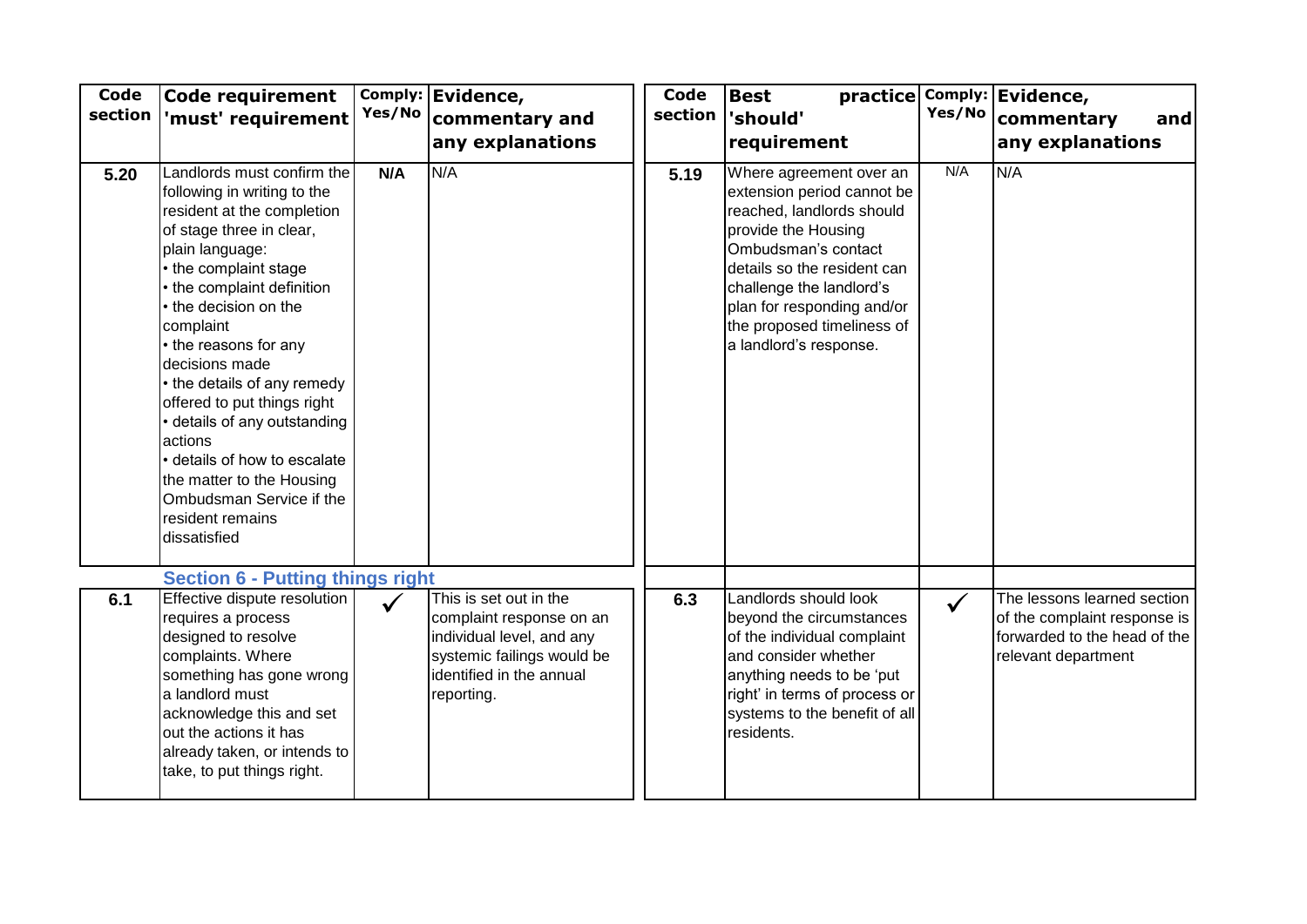| Any remedy offered must<br>Any failings would be<br>In some cases, a resident<br>Legal responses are dealt<br>6.2<br>6.7<br>$\checkmark$<br>$\checkmark$<br>accepted and appropriate<br>may have a legal<br>with by the surveyor/team<br>reflect the extent of any<br>remedies offered.<br>service failures and the<br>entitlement to redress. The<br>leader, however resolutions<br>level of detriment caused<br>landlord should still offer a<br>will be forwarded through<br>legal channels where and<br>to the resident as a result.<br>resolution where possible,<br>A landlord must carefully<br>obtaining legal advice as to<br>when appropriate.<br>how any offer of resolution<br>manage the expectations<br>should be worded.<br>of residents and not<br>promise anything that<br>cannot be delivered or<br>would cause unfairness to<br>other residents.<br>Remedies are clearly<br>The remedy offer must<br>6.5<br>$\checkmark$<br>explained and the relevant<br>clearly set out what will<br>happen and by when, in<br>team monitor outstanding<br>agreement with the<br>actions to completion.<br>resident where appropriate.<br>Any remedy proposed must<br>be followed through to<br>completion.<br>In awarding compensation,<br>Compensation awards are<br>6.6<br>$\checkmark$<br>a landlord must consider<br>reviewed by managers to<br>whether any statutory<br>ensure they are appropriate.<br>payments are due, if any<br>quantifiable losses have<br>been incurred, the time and<br>trouble a resident has been<br>put to | Code<br>section | <b>Code requirement</b><br>'must' requirement | Yes/No | Comply: Evidence,<br>commentary and<br>any explanations | Code<br>section | <b>Best</b><br>'should'<br>requirement | Yes/No | practice Comply: Evidence,<br>commentary<br>and<br>any explanations |
|-------------------------------------------------------------------------------------------------------------------------------------------------------------------------------------------------------------------------------------------------------------------------------------------------------------------------------------------------------------------------------------------------------------------------------------------------------------------------------------------------------------------------------------------------------------------------------------------------------------------------------------------------------------------------------------------------------------------------------------------------------------------------------------------------------------------------------------------------------------------------------------------------------------------------------------------------------------------------------------------------------------------------------------------------------------------------------------------------------------------------------------------------------------------------------------------------------------------------------------------------------------------------------------------------------------------------------------------------------------------------------------------------------------------------------------------------------------------------------------------------------------------------------------------------|-----------------|-----------------------------------------------|--------|---------------------------------------------------------|-----------------|----------------------------------------|--------|---------------------------------------------------------------------|
|                                                                                                                                                                                                                                                                                                                                                                                                                                                                                                                                                                                                                                                                                                                                                                                                                                                                                                                                                                                                                                                                                                                                                                                                                                                                                                                                                                                                                                                                                                                                                 |                 |                                               |        |                                                         |                 |                                        |        |                                                                     |
|                                                                                                                                                                                                                                                                                                                                                                                                                                                                                                                                                                                                                                                                                                                                                                                                                                                                                                                                                                                                                                                                                                                                                                                                                                                                                                                                                                                                                                                                                                                                                 |                 |                                               |        |                                                         |                 |                                        |        |                                                                     |
| inconvenience caused.                                                                                                                                                                                                                                                                                                                                                                                                                                                                                                                                                                                                                                                                                                                                                                                                                                                                                                                                                                                                                                                                                                                                                                                                                                                                                                                                                                                                                                                                                                                           |                 | as well as any distress and                   |        |                                                         |                 |                                        |        |                                                                     |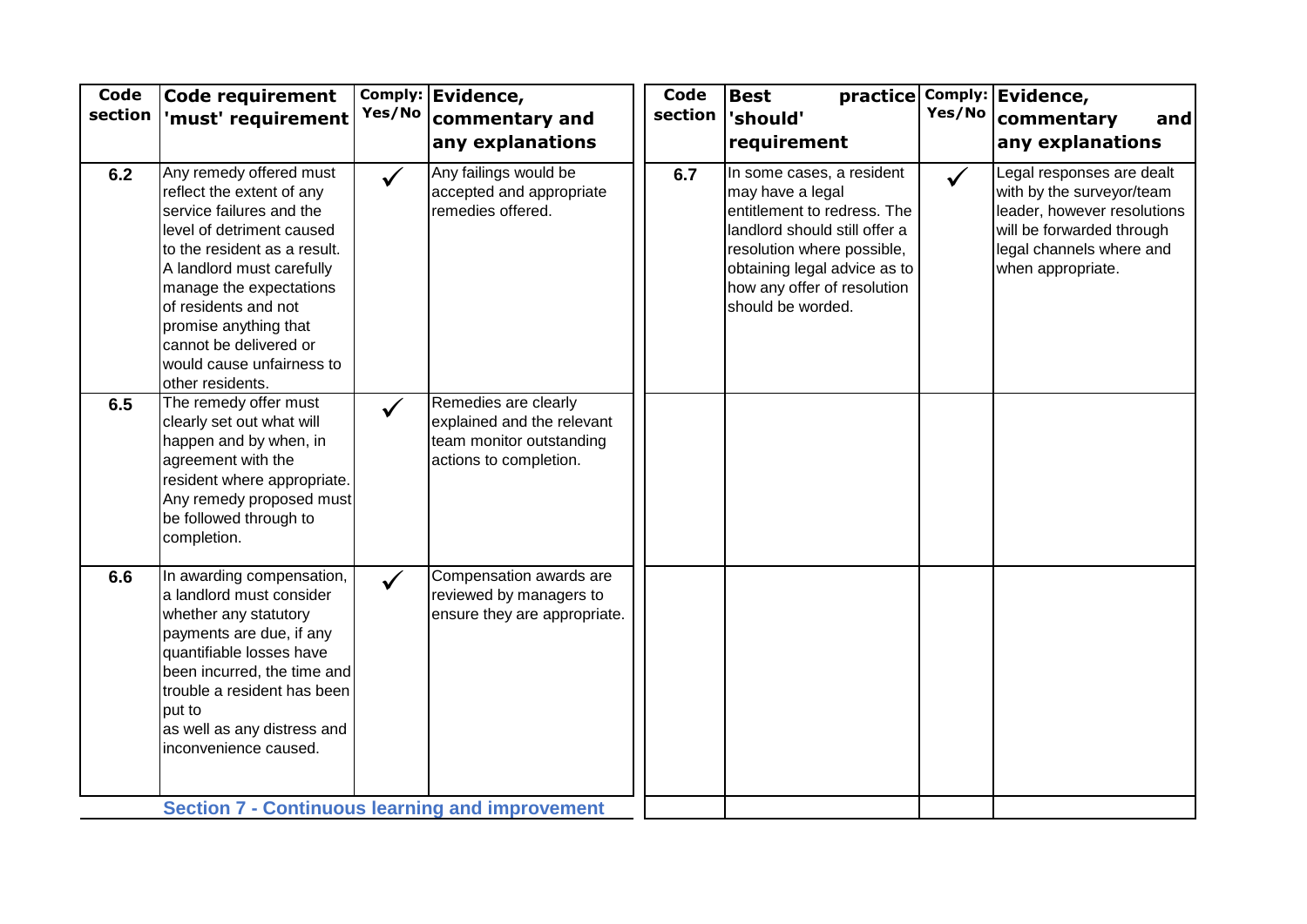| Code<br>section | <b>Code requirement</b><br>'must' requirement                                                                                                                                                                                                                                                |              | Comply: Evidence,<br>Yes/No   commentary and<br>any explanations                            | Code<br>section | <b>Best</b><br>practice<br>'should'<br>requirement                                                                                                                                                                                                                                                                                                                                            |         | Comply: Evidence,<br>Yes/No   commentary<br>and<br>any explanations |
|-----------------|----------------------------------------------------------------------------------------------------------------------------------------------------------------------------------------------------------------------------------------------------------------------------------------------|--------------|---------------------------------------------------------------------------------------------|-----------------|-----------------------------------------------------------------------------------------------------------------------------------------------------------------------------------------------------------------------------------------------------------------------------------------------------------------------------------------------------------------------------------------------|---------|---------------------------------------------------------------------|
| 7.2             | Accountability and<br>transparency are integral to<br>a positive complaint<br>handling culture. Landlords<br>must report back on wider<br>learning and improvements<br>from complaints in their<br>annual report and more<br>frequently to their<br>residents, staff and scrutiny<br>panels. | $\checkmark$ | Reporting is completed in<br>the quarterly KPI's and<br>published in the annual<br>reports. | 7.3             | A member of the governing<br>body should be appointed<br>to have lead responsibility<br>for complaints to support a<br>positive complaint handling<br>culture. This role will be<br>responsible for ensuring<br>the governing body<br>receives regular<br>information on complaints<br>that provides insight to the<br>governing body on the<br>landlord's complaint<br>handling performance. | $\sf X$ | Not currently in place                                              |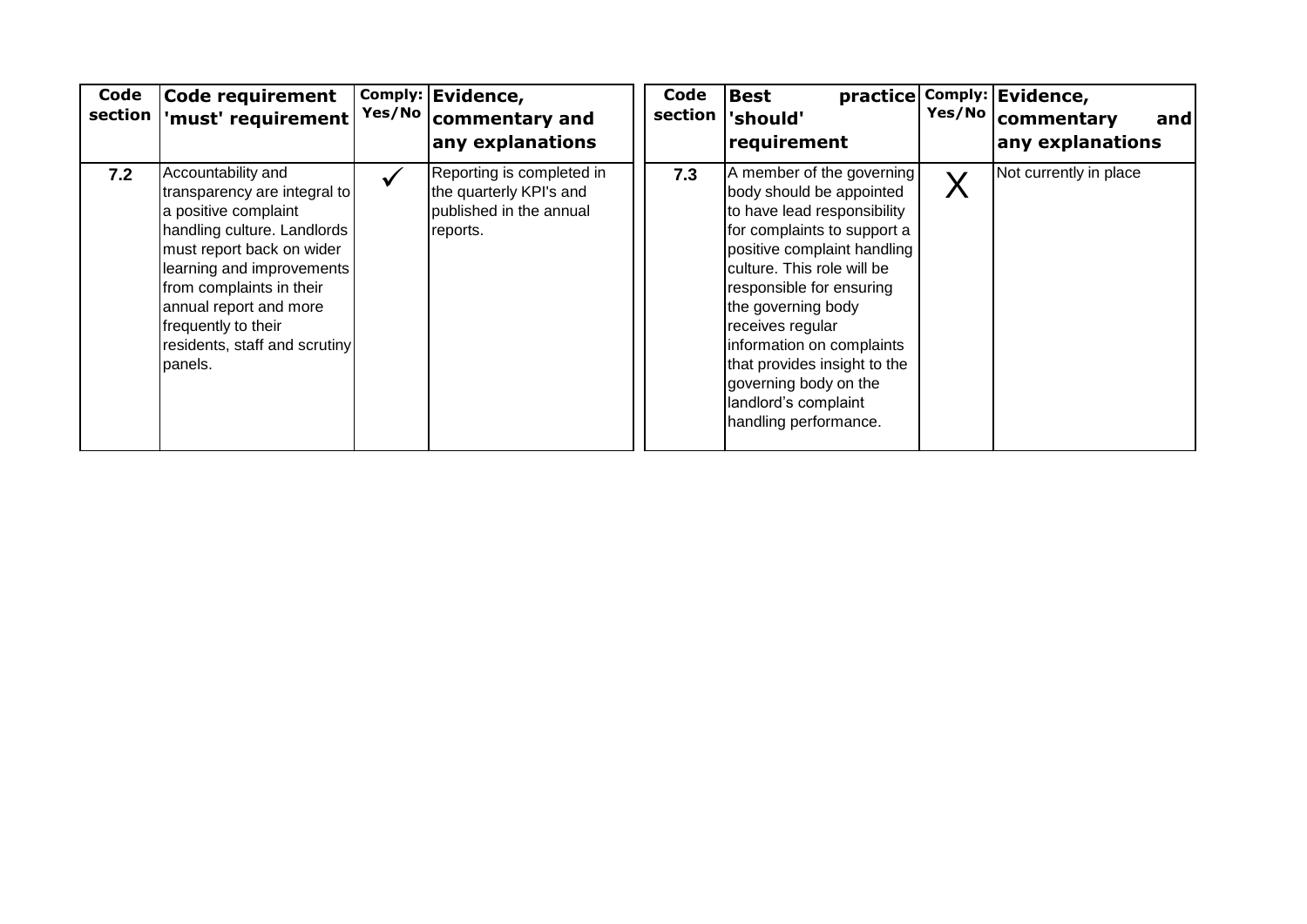| Code<br>section | <b>Code requirement</b><br>'must' requirement | Yes/No | Comply: Evidence,<br>commentary and<br>any explanations | Code<br>section | <b>Best</b><br>practice<br>'should'<br>requirement                                                                                                                                                                                                                                                                                                                                                                                                                                                                                                                                                                                                                                                                                                                                  | Yes/No  | Comply: Evidence,<br>commentary<br>and<br>any explanations                                                 |
|-----------------|-----------------------------------------------|--------|---------------------------------------------------------|-----------------|-------------------------------------------------------------------------------------------------------------------------------------------------------------------------------------------------------------------------------------------------------------------------------------------------------------------------------------------------------------------------------------------------------------------------------------------------------------------------------------------------------------------------------------------------------------------------------------------------------------------------------------------------------------------------------------------------------------------------------------------------------------------------------------|---------|------------------------------------------------------------------------------------------------------------|
|                 |                                               |        |                                                         | 7.4             | As a minimum, governing<br>bodies should receive:<br>• Regular updates on the<br>volume, categories and<br>outcome of complaints,<br>alongside complaint<br>handling performance<br>including compliance with<br>the Ombudsman's orders<br>• Regular reviews of issues<br>and trends arising from<br>complaint handling,<br>• The annual performance<br>report produced by the<br>Ombudsman, where<br>applicable<br>• Individual complaint<br>outcomes where<br>necessary, including where<br>the Ombudsman made<br>findings of severe<br>maladministration or<br>referrals to regulatory<br>bodies. The<br>implementation of<br>management responses<br>should be tracked to<br>ensure they are delivered<br>to agreed timescales.<br>• The annual self-<br>assessment against the | $\sf X$ | Complaint reporting is being<br>reviewed, with the intention<br>of complaints being<br>reviewed 6 monthly. |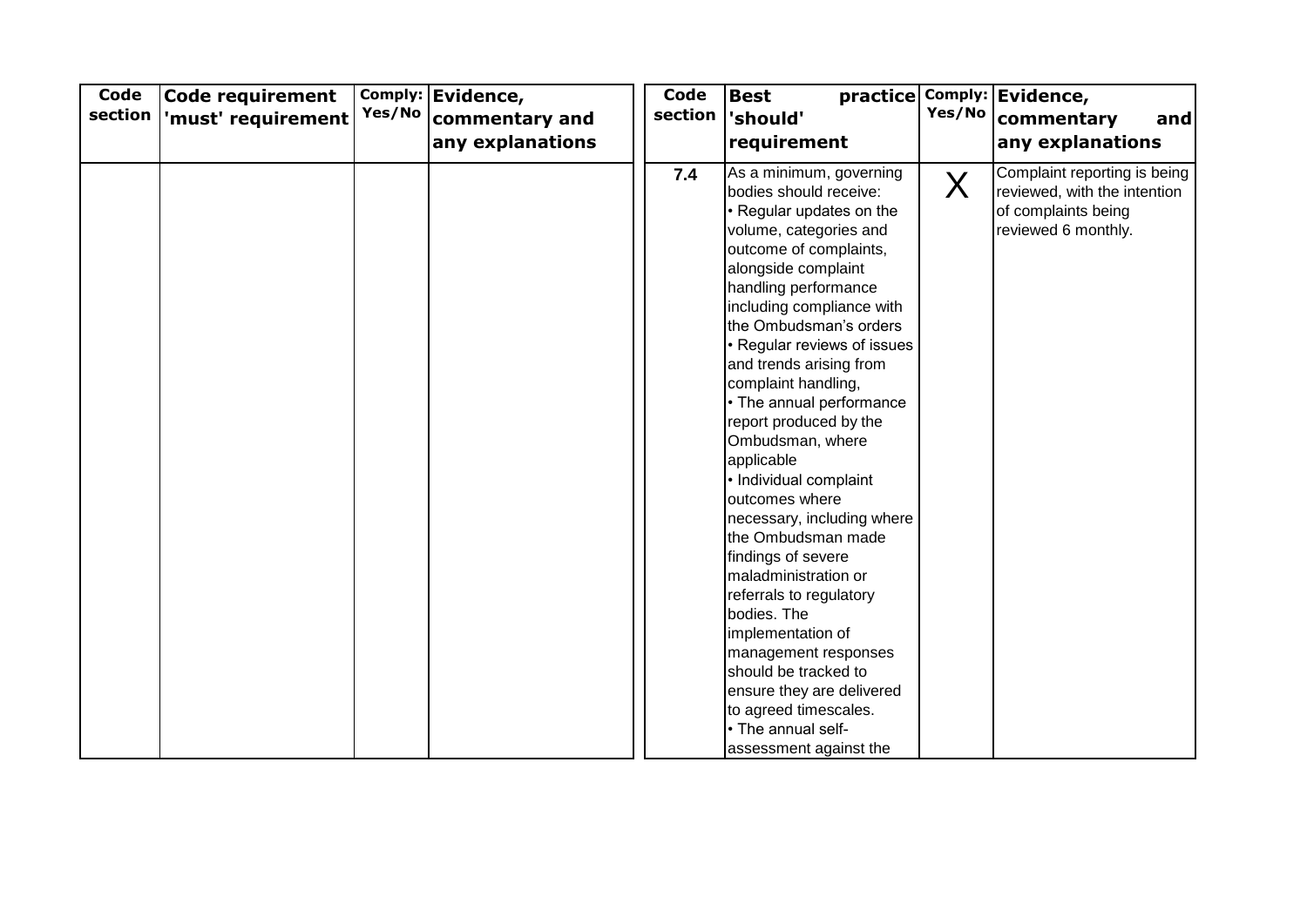| Code<br>section | Code requirement<br>'must' requirement | Yes/No | Comply: Evidence,<br>commentary and<br>any explanations | Code<br>section | <b>Best</b><br>'should'<br>requirement                                                                                                                                                                                                                                                                                                                                                                                                                                                                                                                    | Yes/No       | practice Comply: Evidence,<br>commentary<br>and<br>any explanations |
|-----------------|----------------------------------------|--------|---------------------------------------------------------|-----------------|-----------------------------------------------------------------------------------------------------------------------------------------------------------------------------------------------------------------------------------------------------------------------------------------------------------------------------------------------------------------------------------------------------------------------------------------------------------------------------------------------------------------------------------------------------------|--------------|---------------------------------------------------------------------|
|                 |                                        |        |                                                         | 7.5             | Any themes or trends<br>should be assessed by<br>senior management to<br>identify potential systemic<br>issues, serious risks or<br>policies and procedures<br>that require revision. They<br>should also be used to<br>inform staff and contractor<br>training.                                                                                                                                                                                                                                                                                          | $\checkmark$ | Any themes or trends are<br>reviewed at SMT                         |
|                 |                                        |        |                                                         | 7.6             | Landlords should have a<br>standard objective in<br>relation to complaint<br>handling for all employees<br>that reflects the need to:<br>• have a collaborative and<br>co-operative approach<br>towards resolving<br>complaints, working with<br>colleagues across teams<br>and departments<br>• take collective<br>responsibility for any<br>shortfalls identified through<br>complaints rather than<br>blaming others<br>• act within the Professional<br>Standards for engaging<br>with complaints as set by<br>the Chartered Institute of<br>Housing. | $\checkmark$ | Training is required to<br>provide evidence of this.                |